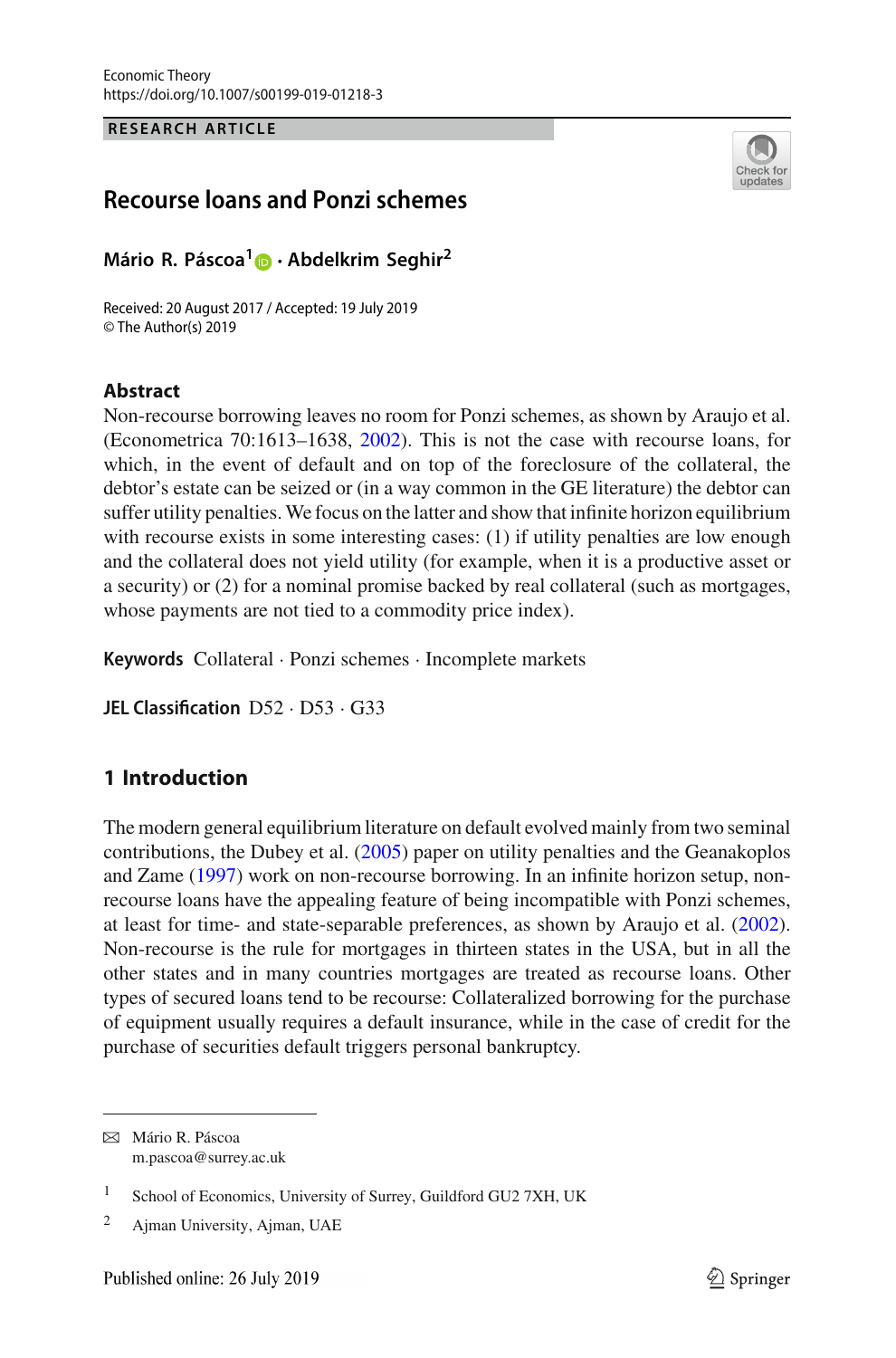Recourse means that the defaulter's personal estate can be seized by the creditors, either entirely or in proportion to the outstanding debts that were not covered by the value of the collateral at the time the default occurred. There may be other types of default penalties, such as reputational effects, difficulties in applying for credit in the future or even criminal consequences, that we can also see as a form of recourse that ends up affecting the defaulter's welfare. Utility penalties, introduced by Shubik and Wilso[n](#page-23-2) [\(1977](#page-23-2)) and more recently modeled by Dubey et al[.](#page-23-0) [\(2005\)](#page-23-0) in a GE framework, attempt to capture in utility terms the impact of all forms of recourse.

In the presence of utility penalties, collateral may not avoid a Ponzi game. In fact, the penalties may induce agents to repay above the minimum of the promised payment and the collateral value. Then, non-arbitrage cannot rule out that, at the borrowing date, the secured loan would have a negative haircut (the collateral cost would be lower than the loan). The resulting cash flow in an open end setting would give rise to a Ponzi scheme. This is actually what happens when the promise is traded in the examples by Páscoa and Seghi[r](#page-23-3) [\(2009](#page-23-3)) for utility penalties that make the maximal default prohibitive. However, the argument that also ruled out no-trade outcomes in Páscoa and Seghi[r](#page-23-3) [\(2009\)](#page-23-3) was not correct and, as was pointed out by Martins-da-Rocha and Vailaki[s](#page-23-4) [\(2012a](#page-23-4)), a no-trade equilibrium could be found by setting the delivery rate at the minimal level, even though such expectation about the delivery rate is not consistent with the harsh penalty. Once the equilibrium is refined, along the lines of the refinement in Dubey et al[.](#page-23-0) [\(2005\)](#page-23-0), nonexistence of equilibrium prevails.

Our first contribution is to observe that the absence of pecuniary Ponzi schemes is not enough for existence of equilibrium. The net gain that the borrower can have at the borrowing moment consists of the loan net of collateral costs plus the utility from consumption of the collateral. Such direct utility effect may allow for an infinite horizon improvement strategy even when collateral costs outweigh the loan (as our Example [1](#page-8-0) illustrates). Under non-recourse, the whole current benefit had to be nonpositive, by non-arbitrage, as at the immediate next nodes new collateral values net of effective repayment were always nonnegative.

In our second contribution, we find an upper bound on utility penalty coefficients that make the collateral cost never fall below the promise price and existence of equilibrium is, therefore, guaranteed, under these moderate penalties, provided that the collateral does not give any utility (say it is a durable commodity with no utility yields, as in Fostel and Geanakoplo[s](#page-23-5) [\(2008](#page-23-5)), a productive asset or a share in it, as in Kubler and Schmedder[s](#page-23-6) [\(2003](#page-23-6)), or any real security in positive net supply that cannot be short-sold, as in Fostel and Geanakoplo[s](#page-23-7) [2015\)](#page-23-7). Actually, the recourse feature that a utility penalty tries to capture is often observed in collateralized borrowing for the purchase of equipment or securities.

Our third contribution allows for harsher penalties and for utility yields from the consumption of the collateral. Moderate penalties are a strong condition as it makes agents give maximal default (as in the model where utility penalties were absent). However, equilibrium is compatible with partial default or no default, as illustrated in Example [2,](#page-12-0) where the sum, across next nodes, of the marginal penalty effects is dominated by the sum of the marginal income effects. The problem is that this dominance depends on relative prices and there might be no room to choose relative spot prices if these are already pinned down by market clearing.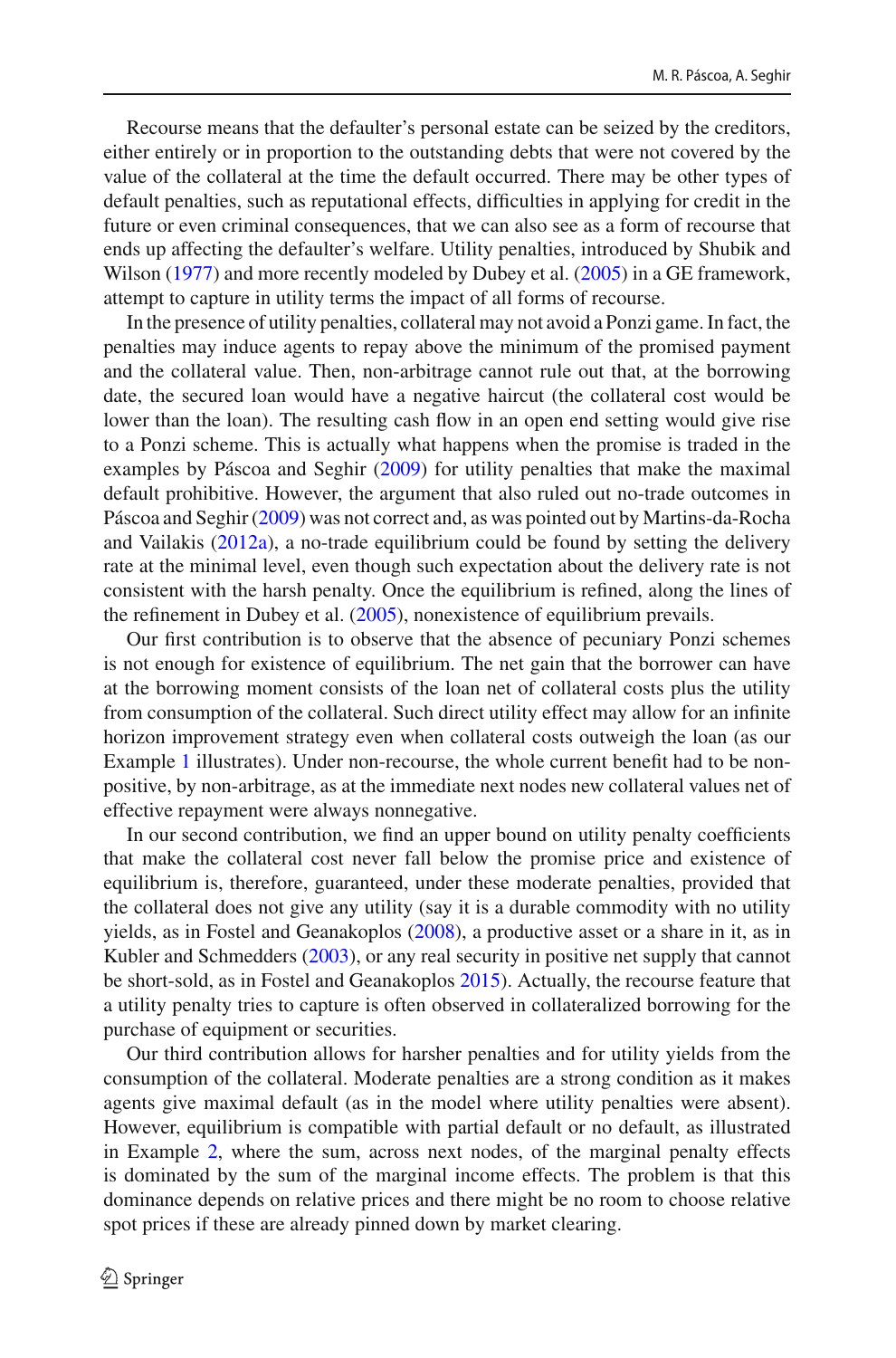There is, nevertheless, an important case where there are degrees of freedom in market clearing prices. It is the case where the promise is nominal, but the collateral is a real asset. This case is relevant for mortgages, which should be regarded as loans whose *promised* repayments are not adjusted by commodity price indices, and also for credit for the purchase of shares. In finite-horizon economies, there is indeterminacy in equilibrium with respect to the inflation rates. Now, high inflation rates across all the next nodes devalue the promised payments but not the collateral and, therefore, reduce the real value of default on which the penalty is applied. Our Example [3](#page-15-0) illustrates such equilibria with nominal promises.

Example [2](#page-12-0) and our two existence results do not collide with the result by Ferreira and Torres-Martine[z](#page-23-8) [\(2010](#page-23-8)) on impossibility of recourse. Their result depends on collateral costs being lower than the deflated value of recourse (the repayment in excess of the minimal one) at the next nodes. It is interesting to note that such a condition had to be introduced to make recourse impossible. In Example [2,](#page-12-0) collateral coefficients do not satisfy such inequality and the haircut is zero (rather than negative as in Ferreira and Torres-Martine[z](#page-23-8) [2010](#page-23-8)), which does not allow for a Ponzi scheme (or generalized version of it, since the collateral does not yield utility in this example). In Theorem [2,](#page-10-0) borrowers' repayment is always the minimal one, while in Theorem [3](#page-14-0) it might not be, but the promise is nominal and the result by Ferreira and Torres-Martine[z](#page-23-8) [\(2010](#page-23-8)) does not apply.

One may wonder how do our existence results stand in the face of the possibility that trivial no-trade equilibria might be found. Dubey et al[.](#page-23-0) [\(2005](#page-23-0)) showed that for unsecured promises subject to utility penalties on default, a trivial equilibrium always exists by setting promises prices, delivery rates and financial trades equal to zero. Martin[s](#page-23-4)-da-Rocha and Vailakis [\(2012a\)](#page-23-4) found a no-trade incomplete markets equilibrium in an example with secured promises by setting the delivery rate at the minimal level. When the horizon is finite or markets are complete, such no-trade equilibria are trivially found but in infinite horizon incomplete markets that is not always the case, as we illustrate in a companion paper (Páscoa and Seghi[r](#page-23-9) [2019](#page-23-9)). There we also propose a refinement of equilibrium, which is milder than the straightforward extension to secured loans of the one in Dubey et al[.](#page-23-0) [\(2005\)](#page-23-0). Even so, the no-trade outcome in Martins-da-Rocha and Vailaki[s](#page-23-4) [\(2012a](#page-23-4)) still fails to meet this refinement but there exist refined versions for the equilibria we found in the main results of the current paper.

The next section presents the model. Section [3](#page-5-0) addresses individual optimality. Section [4](#page-10-1) presents the existence results. Proofs are presented in the Appendix.

# <span id="page-2-0"></span>**2 The model**

Consumers trade collateralized promises over a countably infinite tree *D* with finitely many branches at each node. Let  $\mathbb{N}_0 = \{0, 1, \ldots\}$  be the set of dates and  $\xi_0$  be the root of the tree *D*. Given a node  $\xi \in D$ , let  $t(\xi) \in \mathbb{N}_0$  be the date of node  $\xi$ . We denote by  $D(\xi)$  the sub-tree that starts at  $\xi$ . We write  $\xi' > \xi$  if  $\xi' \in D(\xi)$  and  $\xi' \neq \xi$ . The immediate successors of node  $\xi$  constitute the set  $\xi^+ \equiv \{\eta > \xi : t(\eta) = t(\xi) + 1\}$ while its immediate predecessor is denoted by  $\xi^-$ . We will also use the notation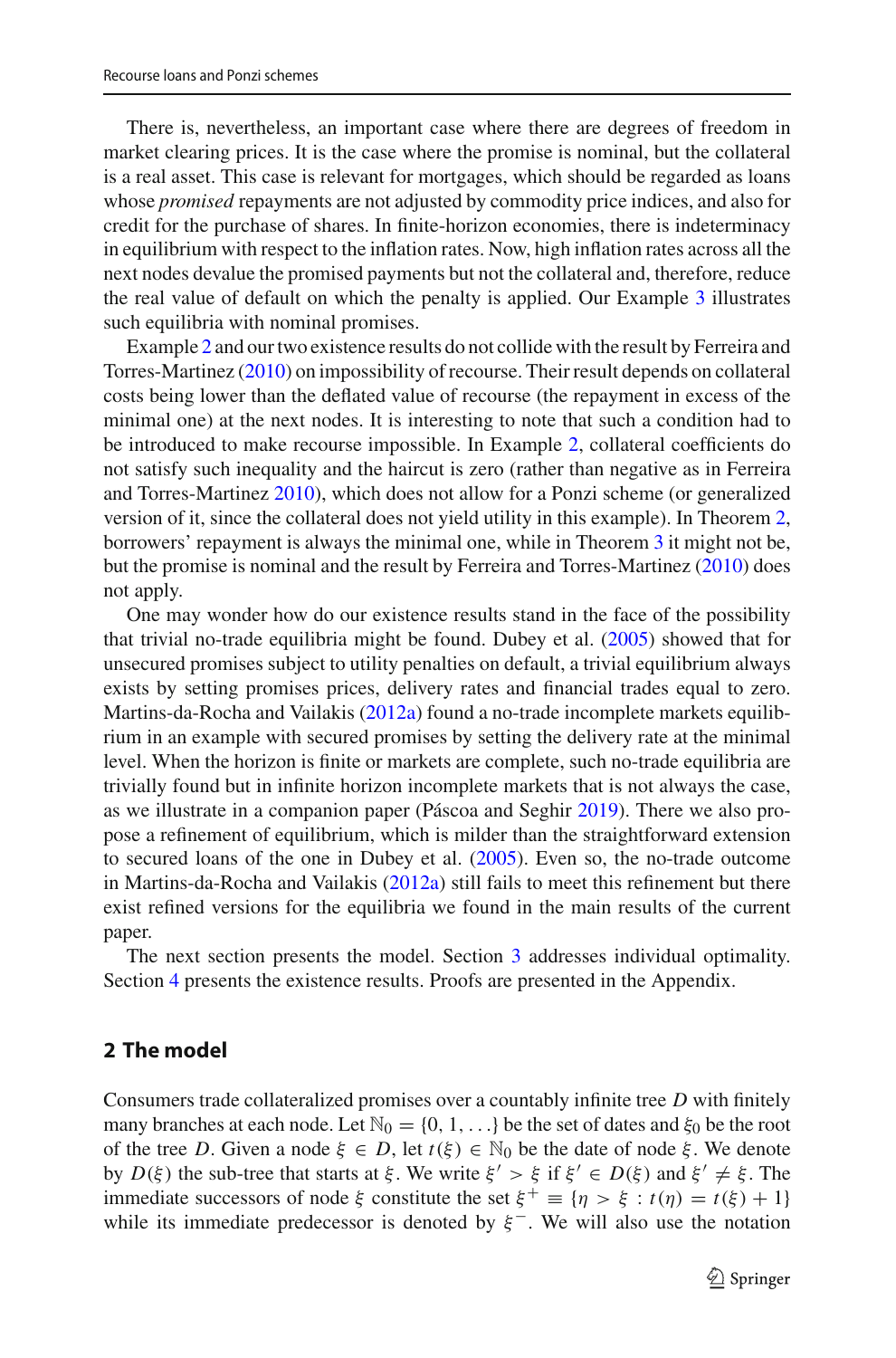$D_T \equiv \{\xi \in D : t(\xi) = T\}$  and  $D^T \equiv \bigcup_{t=0}^T D_t$ . For any real sequence  $(a_n)$ , the notation  $a \ggg 0$  (or  $a \llg 0$ ) stands for  $(a_n)$  being a positive (negative, respectively) sequence uniformly bounded away from zero.

At each node  $\xi$  a finite number G of commodities is traded together with a finite set *J* of one-period promises. Let us start by assuming that promises have real returns. This assumption will be modified later, in Sect. [4.3.](#page-14-1)

Let  $A_{jk} \in \mathbb{R}^G$  be the vector of *promised real returns*, per unit of the promise, at node ξ .

Sales of promises are secured by collateral. For each promise *j*, we introduce *collateral requirements* at each node  $\xi$  by specifying a vector  $C_{\xi}^{j} \in \mathbb{R}^{G}$  of quantities of the commodities that have to be pledged when selling one unit of promise *j*.

Actually, we would like to allow collateral to be not necessarily a durable good, but possibly also a productive asset or a security in positive net supply that pays real returns and cannot be short sold. This can be accommodated by treating securities as if they were commodities that do not yield utility but transform into others at the following nodes.

Formally, we define at each node  $\xi$  a *transformation matrix Y<sub>ξ</sub>*, of type *G*.*G*, indicating how commodities of the previous node convert into commodities of the node ξ .

If commodities are not just durable goods, we may have a non-diagonal transformation matrix. If *g* is a durable good, the only non-null element in column  $(Y_{\xi})^g$  is  $(Y_{\xi})_{gg}$ , equal to the depreciation factor. If *g* is a security,  $(Y_{\xi})_{gg} = 1$  and, its nonnegative dividends are given, for  $g' \neq g$ , by  $(Y_{\xi})_{g'g}$ . We allow also for productive assets [as in Kubler and Schmedder[s](#page-23-6) [\(2003\)](#page-23-6)] which can be treated formally as commodities whose non-null columns in  $Y_{\xi}$  matrices represent their productive returns on other commodities.

Formally, the assumption on promises returns and collateral is the following.

## **Assumption [R].**

- (i) Promised returns are given by  $A_{j\xi} \in \mathbb{R}^G_+$ ,  $\forall j \in J, \xi > \xi_0$ .
- (ii) At each node  $\xi$ , collateral must be posted in at least one  $g \in G$  for which the column  $Y_{\eta}^{g}$  is non-null at every node  $\eta \in \xi^{+}$ .

There is a finite set *I* of consumers whose endowments and preferences verify the following assumptions.

**Assumption [E].** Endowments of consumer *i* of commodity *g* at node  $\xi$ , denoted by  $\omega_{g\xi}^i$ , satisfy

- (i)  $\exists W \in \mathbb{R}_{++} : \forall i \in I, \forall \xi \in D, \sum_{g \in G} \omega_{g\xi}^i \leq W.$
- (ii)  $\omega_{\xi_0} \gg 0$  and, for  $\xi > \xi_0$  and any  $g, \omega_{g\xi} > 0$  whenever the *g*−th row of  $Y_{\xi}$  is null.

Let  $Y_{\xi_0,\xi_n} = Y(\xi_n)Y(\xi_{n-1})\ldots Y(\xi_1)$  for  $\xi_{k+1} \in \xi_k^+$ . The aggregate physical resources available at node  $\xi$  are given by  $\Omega_{\xi} = \sum_{i} W_{\xi}^{i}$ , where  $W_{\xi}^{i} =$  $\sum_{\eta \in \{\xi_0, ..., \xi^-, \xi\}} Y_{\eta, \xi} \omega_{\eta}^i$ .

We say that good *g* is perishable at node  $\xi$  if the g-th column of  $Y_\eta$  is null for any  $\eta \in \xi^+$ .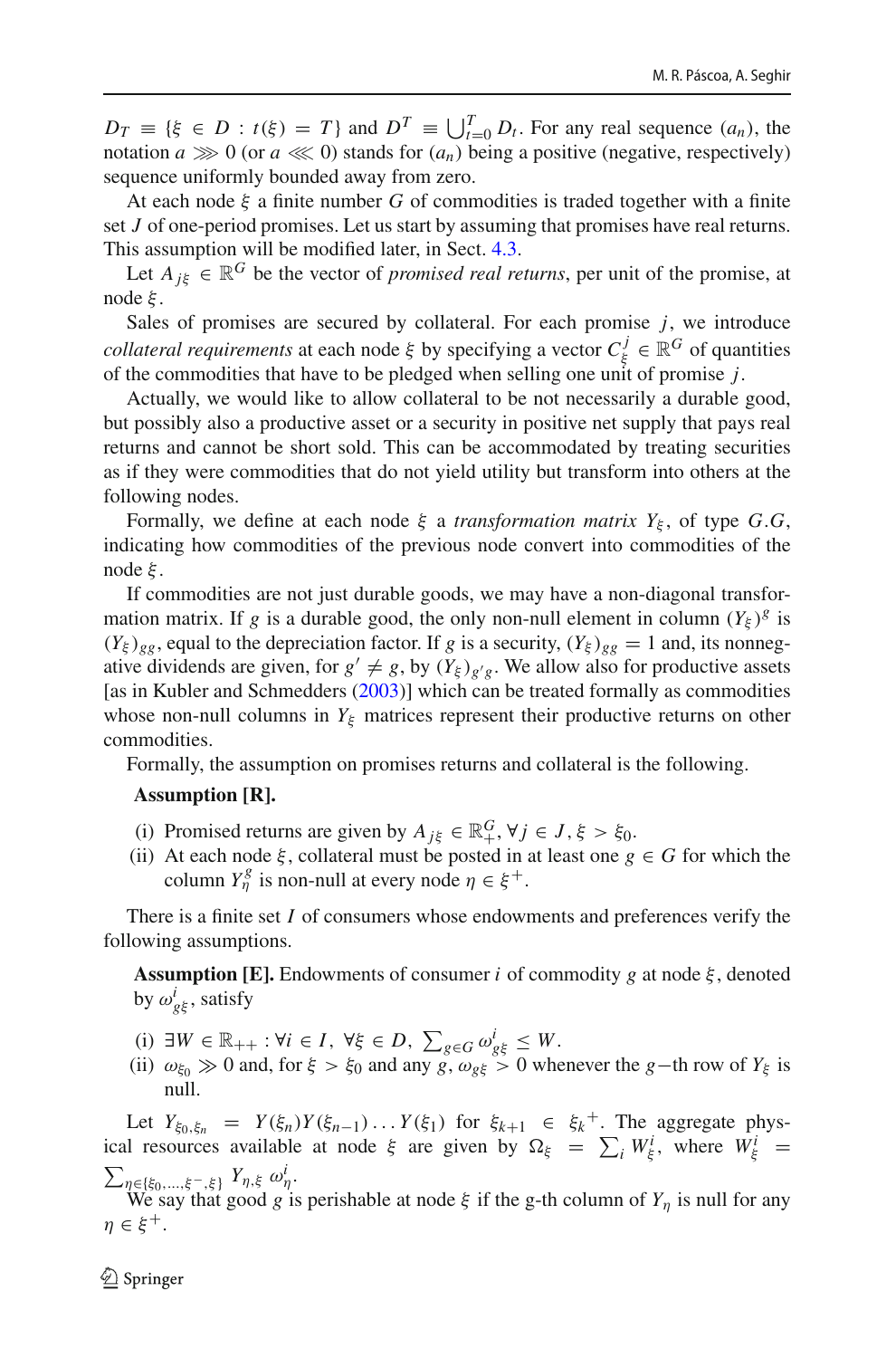**Assumption [U].**  $\forall i \in I$ , preferences over consumption are described by a time and state separable utility  $U^i$  with instantaneous utility  $v^i_\xi : \mathbb{R}^G_+ \longrightarrow \mathbb{R}_+$  such that

- (i)  $v_{\xi}^{i}$  is monotone and concave,
- (ii)  $v_{\xi}^{i}$  is differentiable on  $\mathbb{R}^{G}_{++}$ ,
- (iii)  $\forall \alpha \in \mathbb{R}^G_+$  we have  $\sum_{\xi \in D} v_{\xi}^i(\alpha) < \infty$  and
- (iv)  $\sum_{\xi \in D} v_{\xi}^i(\Omega_{\xi}) < \infty$ .<sup>[1](#page-4-0)</sup>

Consumers take as given prices *p* for goods, prices *q* for promises and delivery rates *K* on the promises. As in Dubey et al[.](#page-23-0) [\(2005](#page-23-0)), these delivery rates are impersonal expectations about the ex post repayment of the promise. In equilibrium,  $1 - K_{i\xi}$  is the default rate on promise *j* in node  $\xi$  by the aggregate sellers of that promise [as will be required in item (v) of Definition 1].

A choice variable is a *nonnegative* plan  $(x, \theta, \varphi, \psi)$  consisting of purchases of goods not for collateral purposes, promises purchases, promises sales and defaults, respectively. We denote  $\tilde{x}^i_{\xi} = x^i_{\xi} + C_{\xi} \varphi^i_{\xi}$ . *Budget constraints* at the initial node or at subsequent nodes  $\xi \in D \backslash {\{\xi_0\}}$ , are given, respectively, by:

<span id="page-4-2"></span>
$$
p_{\xi_0}(\tilde{x}_{\xi_0}^i - \omega_{\xi_0}^i) + q_{\xi_0}(\theta_{\xi_0}^i - \varphi_{\xi_0}^i) \le 0,
$$
\n
$$
p_{\xi}(\tilde{x}_{\xi} - \omega_{\xi}^i - Y_{\xi}\tilde{x}_{\xi^-}^i - \sum_{j \in J(\xi^-)} A_{j\xi}(K_{j\xi}\theta_{j\xi^-}^i - \varphi_{j\xi^-}^i))
$$
\n
$$
+ q_{\xi}(\theta_{\xi}^i - \varphi_{\xi}^i) \le \sum_{j \in J(\xi^-)} \psi_{j\xi}^i,
$$
\n(2)

To shorten the notations, we define  $M_{j\xi} = \min\{p_{\xi}A_{j\xi}, p_{\xi}Y_{\xi}C_{\xi}^{j}\}\$ , for each node  $\xi$ and for each promise  $j \in J_{\xi^-}$ . The *minimal repayment constraint* requires consumers to repay at least  $M_{j\xi}\varphi_{j\xi}^i$ , that is,

<span id="page-4-1"></span>
$$
\psi_{j\xi}^i \le (p_{\xi} A_{j\xi} - M_{j\xi}) \varphi_{j\xi}^i \tag{3}
$$

The right-hand side of inequality  $(3)$  is the maximal default and the one that would be given under non-recourse. Utility penalties may discourage consumers from defaulting that maximal value.

Utility penalties are assumed to be linear on default. The *marginal penalty* on nominal default in promise *j* is specified at each node  $\xi$  by  $\lambda^i_{j\xi}$ . The marginal penalty on real default in promise *j* at node  $\xi$  is given by  $\tilde{\lambda}^i_{j\xi} = \frac{\lambda^i_{j\xi}}{p_{\xi}e_{\xi}}$ , where  $e_{\xi} \in \mathbb{R}^G_{++}$  is a *reference bundle*. The entire payoff of consumer *i* is

$$
\Pi^{i}(x^{i},\theta^{i},\varphi^{i},\psi^{i}; p, q, K) := \sum_{\xi \in D} v_{\xi}^{i}(\tilde{x}_{\xi}^{i}) - \sum_{\xi \in D \setminus \{\xi_{0}\}} \sum_{j \in J(\xi^{-})} \tilde{\lambda}_{j\xi}^{i} [\psi_{j\xi}^{i}]^{+}
$$

<span id="page-4-0"></span><sup>&</sup>lt;sup>1</sup> When *Y* is diagonal with elements uniformly bounded away from one, the assumptions that endowments are uniformly bounded and that the utility of a bounded plan is finite are sufficient to ensure  $\sum_{\xi \in D} v_{\xi}^{i}(\Omega_{\xi})$ ∞ (see Páscoa and Seghi[r](#page-23-3) [2009\)](#page-23-3).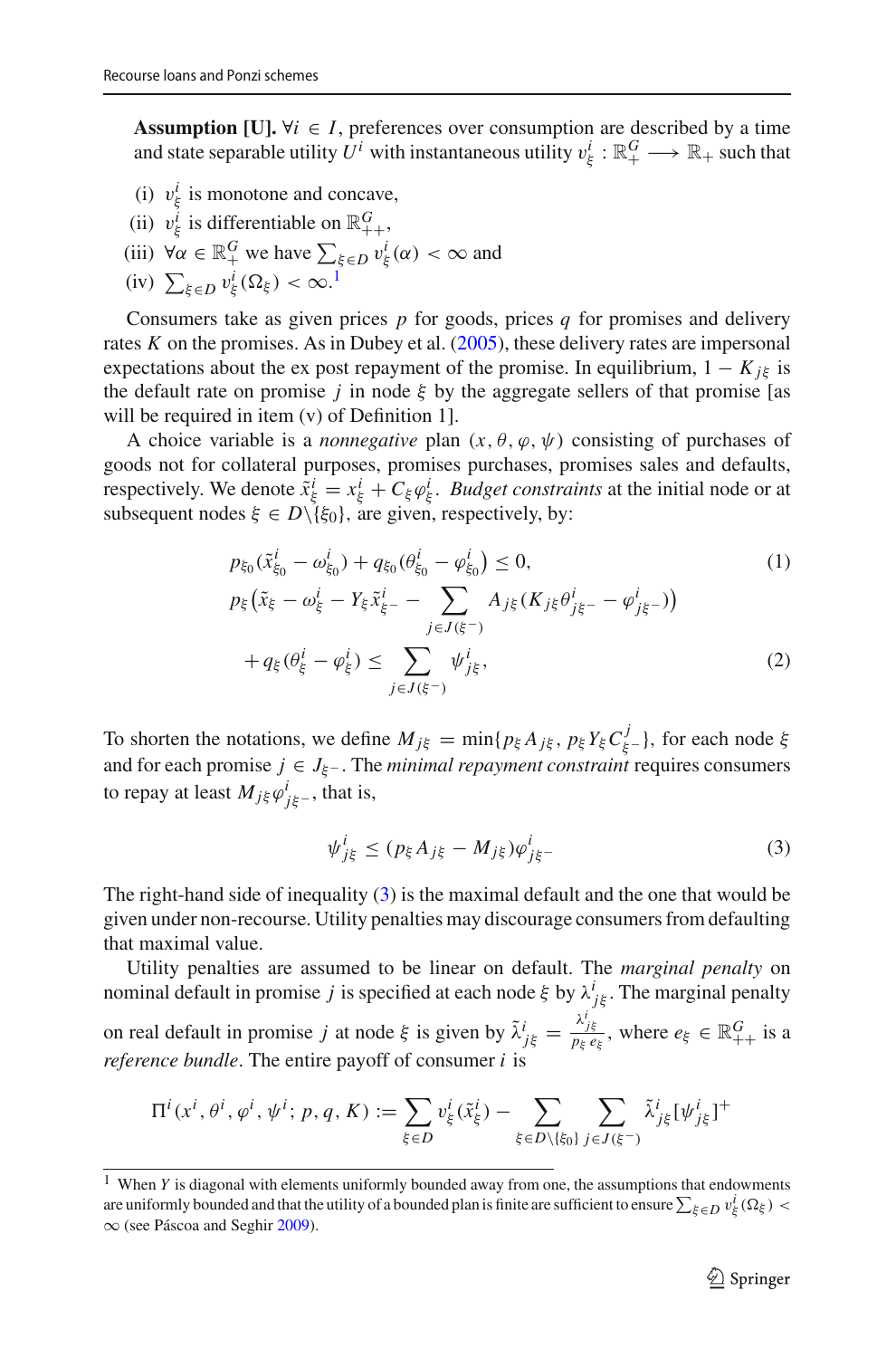where  $[a]^+$  = max $\{a, 0\}$ , for any  $a \in \mathbb{R}$ . Observe that, by the way the penalty is written, there is no need to impose a nonnegativity constraint on  $\psi$ . Consumer *i* problem consists in maximizing  $\Pi^i$  subject to [\(1\)](#page-4-2), [\(2\)](#page-4-2) and [\(3\)](#page-4-1) and the following nonnegativity constraint

<span id="page-5-2"></span>
$$
x^i, \theta^i, \varphi^i \ge 0 \tag{4}
$$

<span id="page-5-4"></span>**Definition 1** An equilibrium is a process  $(p, q, K, (x^i, \theta^i, \varphi^i, \psi^i)_{i \in I})$  such that  $p_{\xi} >$  $0^2$  $0^2$  at any node  $\xi \in D$  and verifying:

- (i)  $\forall i \in I$ ,  $(x^i, \theta^i, \varphi^i, \psi^i) \in \text{argmax } \Pi^i(x, \theta, \varphi, \psi; p, q, K)$  subject to [\(1\)](#page-4-2), [\(2\)](#page-4-2), [\(3\)](#page-4-1) and [\(4\)](#page-5-2).
- (ii)  $\sum_{i \in I} [x^i(\xi_0) + C(\xi_0)\varphi^i(\xi_0)] = \sum_{i \in I} \omega^i(\xi_0),$
- (iii)  $\sum_{i \in I} [x_{\xi}^{i} + C_{\xi} \varphi_{\xi}^{i}] = \sum_{i \in I} [\omega_{\xi}^{i} + Y_{\xi} x^{i} (\xi^{-}) + Y_{\xi} C(\xi^{-}) \varphi^{i} (\xi^{-})], \forall \xi \in D \setminus \{\xi_{0}\},\}$
- (iv)  $\sum_{i \in I} \theta^i = \sum_{i \in I} \varphi^i$ ,
- $(v) \ \forall j, \xi \in D \setminus \{\xi_0\}, \ p_{\xi} A_{j\xi} (1 K_{\xi}^j) \sum_{i \in I} \theta_j^i(\xi^-) = \sum_{i \in I} \psi_{j\xi}^i.$

# <span id="page-5-0"></span>**3 Infinite horizon individual optimality**

#### **3.1 Necessary conditions: Euler and transversality conditions**

If agent *i* were optimizing over a finite horizon *H*, a plan  $(\psi_{j\xi}^{iH}, \varphi_{j\xi}^{iH}, \theta_{j\xi}^{iH}, x_{g\xi}^{iH})$  that satisfies [\(1\)](#page-4-2), [\(2\)](#page-4-2) and [\(3\)](#page-4-1) is optimal if and only if it satisfies the Kuhn–Tucker conditions for some nonnegative multipliers together with some  $d_{j\eta}^i \in [0, 1]$  supergradient of the function max $\{0, \cdot\}$  evaluated at  $\psi^i_{j\xi}$ . These conditions induce the analogous Euler conditions for the infinite horizon problem, as we report next.

**Definition 2** Given prices  $(p, q, K)$  and a plan  $Z^i := (x^i, \theta^i, \phi^i, \psi^i)$  that verifies at these prices the constraints [\(1\)](#page-4-2), [\(2\)](#page-4-2), [\(3\)](#page-4-1) and [\(4\)](#page-5-2), *we say that Z<sup>i</sup> satisfies the Euler conditions at*  $(p, q, K)$  if there exist supergradients  $(d_j^i)_{j \in J}$  of the function max $\{0, \cdot\}$ evaluated at  $\psi^i_{j\xi}$  and a nonnegative process  $(\gamma^i, (\rho^i_j, )_{j \in J})$  of multipliers such that, for any promise  $j \in J$  and any node  $\xi$ , the following hold

(i)

<span id="page-5-3"></span>
$$
\tilde{\lambda}_{j\xi}^i d_{j\xi}^i + \rho_{j\xi}^i = \gamma_{\xi}^i
$$
\n
$$
\gamma_{\xi}^i (p_{\xi} C_{j\xi} - q_{\xi}^j) - v_{\xi}^{i'} (\tilde{x}_{\xi}) C_{j\xi} \ge \sum_{\eta \in \xi^+} \left[ \gamma_{\eta}^i (p_{\eta} Y_{\eta} C_{j\xi} - M_{j\eta}) \right]
$$
\n(5)

$$
-\tilde{\lambda}_{j\eta}^{i}d_{j\eta}^{i}\left(p_{\eta}A_{j\eta}-M_{j\eta}\right)\right]
$$
\n(6)

$$
\gamma_{\xi}^{i} q_{\xi}^{j} \ge \sum_{\eta \in \xi^{+}} \gamma_{\eta}^{i} K_{j\eta} p_{\eta} A_{j\eta} \tag{7}
$$

<span id="page-5-1"></span><sup>2</sup> The reason why we require  $p_{\xi} > 0$  to be an equilibrium condition has to do with the fact that the default penalty coefficient  $\tilde{\lambda}^i_{j\xi} \equiv \frac{\lambda^i_{j\xi}}{p_{\xi}e_{\xi}}$  is only well defined in this case.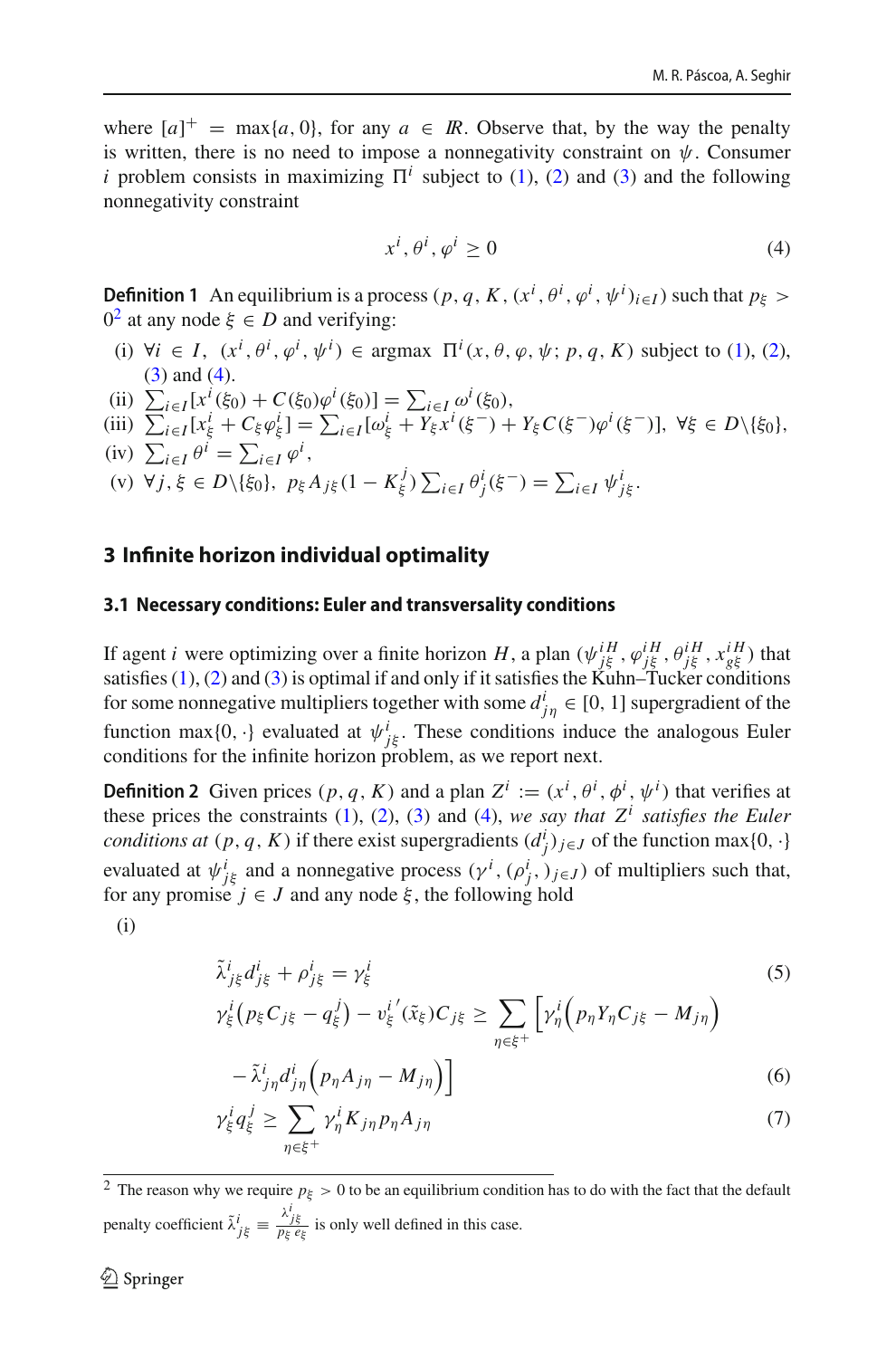$$
\forall g \in G, \quad \gamma_{\xi}^{i} p_{g\xi} \ge v_{\xi}^{i'}(\tilde{x}_{\xi}, g) + \sum_{\eta \in \xi^{+}} \gamma_{\eta}^{i} p_{\eta}(Y_{\eta})^{g}, \tag{8}
$$

(ii) equalities in [\(6\)](#page-5-3), [\(7\)](#page-5-3) or [\(8\)](#page-5-3) hold when  $\varphi_{i\xi} > 0$ ,  $\theta_{i\xi} > 0$  or  $x_{g\xi} > 0$ , respectively. (iii)  $\rho^i_{j\xi} [\psi^i_{j\xi} - (p_{\xi} A_{j\xi} - M_{j\xi}) \varphi^i_{j\xi} ] = 0$ 

As in any infinite horizon problem, Euler conditions are not the only necessary conditions for infinite horizon optimality, a transversality condition must also hold. For the problem described in Sect. [2,](#page-2-0) we say that a plan  $(x^i, \theta^i, \varphi^i, \psi^i)$  satisfies the *transversality condition* at  $(p, q, K)$  when for  $v_{\xi}^{i'}$  evaluated at  $\tilde{x}^{i}$  we have

<span id="page-6-0"></span>
$$
\liminf_{T} \sum_{\xi: t_{\xi} = T} \left( v_{\xi}^{i'} \tilde{x}_{\xi}^{i} - \gamma_{\xi}^{i} \left[ p_{\xi} \tilde{x}_{\xi}^{i} + q_{\xi} (\theta_{\xi}^{i} - \varphi_{\xi}^{i}) \right] \right) \ge 0
$$
\n(9)

**Proposition** *Under assumption* [U], if the plan  $(x^{i}, \theta^{i}, \phi^{i}, \psi^{i})$  is a maximizer of  $\Pi^{i}(x, \theta, \varphi, \psi)$  *subject to* [\(1\)](#page-4-2), [\(2\)](#page-4-2), [\(3\)](#page-4-1) *and* [\(4\)](#page-5-2) *at prices* (*p*, *q*, *K*), *then this plan satisfies the Euler conditions and the transversality condition*  $(9)$  *at*  $(p, q, K)$ *.* 

<span id="page-6-4"></span>*Remark 1* (a) Actually, under  $(5)$ ,  $(7)$  and  $(8)$ , we have that  $(9)$  implies the following transversality condition specifically on borrowing,

<span id="page-6-1"></span>
$$
\liminf_{T} \sum_{\xi: t_{\xi}=T} [v_{\xi}^{i'} C_{\xi} - \gamma_{\xi}^{i} (p_{\xi} C_{\xi} - q_{\xi})] \varphi_{\xi}^{i} \ge 0
$$
\n(10)

(b) The converse,  $(10)$  implying  $(9)$ , might not hold.<sup>3</sup> See Appendix [6.1.](#page-16-0)

<span id="page-6-5"></span>*Remark 2* Notice that any sequence of equilibria  $(p^H, q^H, K^H, (x^{iH}, \theta^{iH}, \phi^{iH},$  $\psi^{iH}$ <sub>i∈*I*</sub>) of economies with increasing finite horizon *H* has a cluster point  $(p, q, K, (x^i, \theta^i, \phi^i, \psi^i)_{i \in I})$  such that  $(x^i, \theta^i, \phi^i, \psi^i)$  satisfies Euler conditions and transversality condition [\(9\)](#page-6-0) at  $(p, q, K)$ , for each agent *i* (see Appendix [6.1](#page-16-0)).

### **3.2 A sufficient condition**

However, Euler conditions together with the transversality condition [\(9\)](#page-6-0) usually fail to be sufficient in infinite horizon optimization problems. This is the case for the optimization problem described in Sect. [2,](#page-2-0) as we will illustrate in the next section. A sufficient condition can be provided by adding to Euler conditions and transversality condition [\(9\)](#page-6-0) the requirement that all budget-feasible plans should satisfy the converse to condition [\(10\)](#page-6-1). More precisely,

<span id="page-6-3"></span>**Theorem 1** (Sufficient condition for optimality) *Let*  $(x^i, \theta^i, \varphi^i, \psi^i)$  *be a plan for consumer i that satisfies at* (*p*, *q*, *K*) *constraints* [\(1\)](#page-4-2), [\(2\)](#page-4-2), [\(3\)](#page-4-1) *and* [\(4\)](#page-5-2), *together with Euler conditions and the transversality condition* [\(9\)](#page-6-0)*. Suppose that any promises sales trajectory*  $\hat{\varphi}$  *which is part of a plan*  $(\hat{x}, \hat{\theta}, \hat{\varphi}, \hat{\psi})$  *satisfying constraints* [\(1\)](#page-4-2), [\(2\)](#page-4-2), [\(3\)](#page-4-1) *and* 

<span id="page-6-2"></span><sup>&</sup>lt;sup>3</sup> It does if  $\theta$ <sup>*i*</sup> = 0 and *i* does not consume any durable good in excess of the collateral bundle.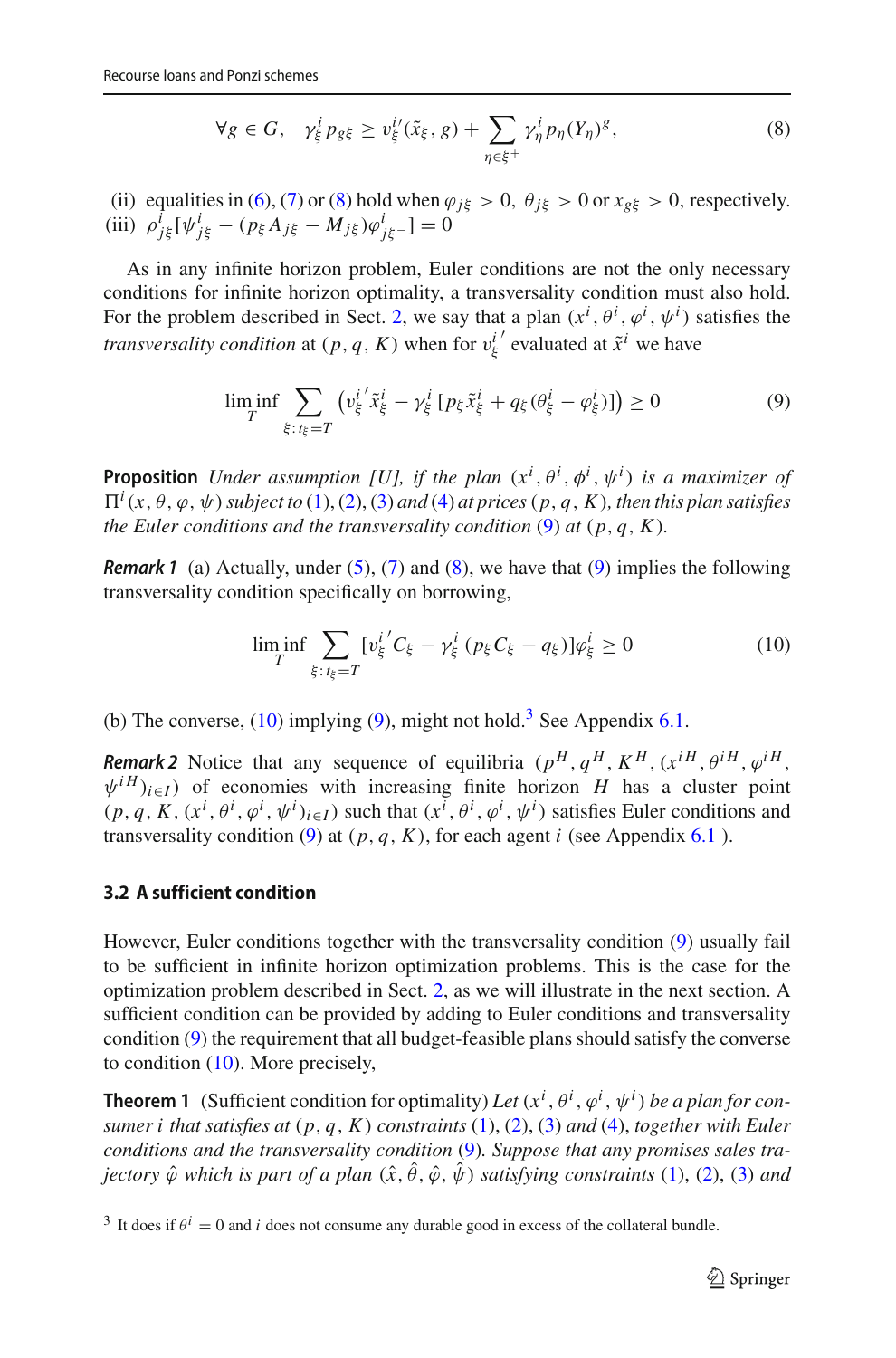[\(4\)](#page-5-2) *at*  $(p, q, K)$  *is such that for*  $v_{\xi}^{i'}$  *evaluated at*  $x_{\xi}^{i} + C_{\xi} \varphi_{\xi}^{i}$ *, we have* 

<span id="page-7-0"></span>
$$
\lim_{T} \sup_{\xi: t_{\xi} = T} \sum_{k} [v_{\xi}^{i'} C_{\xi} - \gamma_{\xi}^{i} (p_{\xi} C_{\xi} - q_{\xi})] \hat{\varphi}_{\xi} \le 0,
$$
\n(11)

then, under assumptions [U], [E] and [R], the plan  $(x^{i},\theta^{i},\varphi^{i},\psi^{i})$  is optimal for i at  $(p, q, K)$ .

To put it in another way, as the horizon truncation goes to infinity, equilibria of finite-horizon economies have a cluster point which is actually an equilibrium for the infinite-horizon economy if [\(11\)](#page-7-0) holds for any budget-feasible plan.

In the next section, we give some intuition on the role of condition [\(11\)](#page-7-0) and provide an example where it does not hold and a plan satisfying Euler and transversality fails to be individually optimal. It is also an example where a limit of finite horizon equilibria is not an infinite horizon equilibrium.

### **3.3 Generalized Ponzi schemes**

In the absence of utility penalties, one period non-arbitrage implies that, at each node  $\xi$ and for each promise  $j_{\xi}$ , collateral costs  $p_{\xi} C_{\xi}^{j_{\xi}}$  cannot be lower than the promise price  $q^{j_{\xi}}$ ; this inequality rules out Ponzi schemes and guarantees existence of equilibrium for the infinite horizon economy (see Araujo et al[.](#page-22-0) [2002\)](#page-22-0). When utility penalties are introduced, this inequality does not follow anymore from non-arbitrage and Ponzi schemes may reappear (see Páscoa and Seghi[r](#page-23-3) [2009\)](#page-23-3). Furthermore, as we show now, even if penalties were low enough so that Ponzi schemes could be avoided (as will be the case in Sect. [4.1\)](#page-10-2), there might not exist optimal solutions to the consumers' problems.

Let us be more precise. A *Ponzi scheme* consists in increasing the sale position in promise *j* at node  $\xi$  and then accommodate this by increasing the sale position in another promise at the following nodes. As shown in Páscoa and Seghi[r](#page-23-3) [\(2009](#page-23-3)), Section 4.1, a Ponzi scheme exists when there is a node  $\tilde{\xi}$  such that at all nodes  $\xi$  in the sub-tree starting at  $\tilde{\xi}$  we have  $p_{\xi} C_{\xi}^{j_{\xi}} - q_{\xi}^{j_{\xi}} < 0$ , for some promise  $j_{\xi}$ .

There may exist nevertheless an extended form of Ponzi schemes, compatible with  $p_{\xi}C_{\xi}^{j_{\xi}}-q_{\xi}^{j_{\xi}} \geq 0$  holding for any promise *j* and at any node ξ. This consists in increasing the sale position in some promise  $j_{\xi}$  at nodes  $\xi$  where the marginal utility of collateral consumption outweighs the disutility resulting from the haircut  $p_{\xi} C_{\xi}^{j_{\xi}} - q_{\xi}^{j_{\xi}}$ . For such change to be budget-feasible, that cost has to be compensated by the reduction in another expenditure, say a decrease in consumption of a perishable good. Now, the utility impact at nodes that immediately follow  $\xi$  cancels out the utility gain that occurred at  $\xi$ , provided the consumer was already shorting the promise  $j_{\xi}$  (so that the Euler condition on shorting holds as an equality). For this reason, the increase in a sale position in a promise at a certain node does not need to be related to what was the increase in a previous node; it just needs to be affordable by how much the perishable consumption may be cut.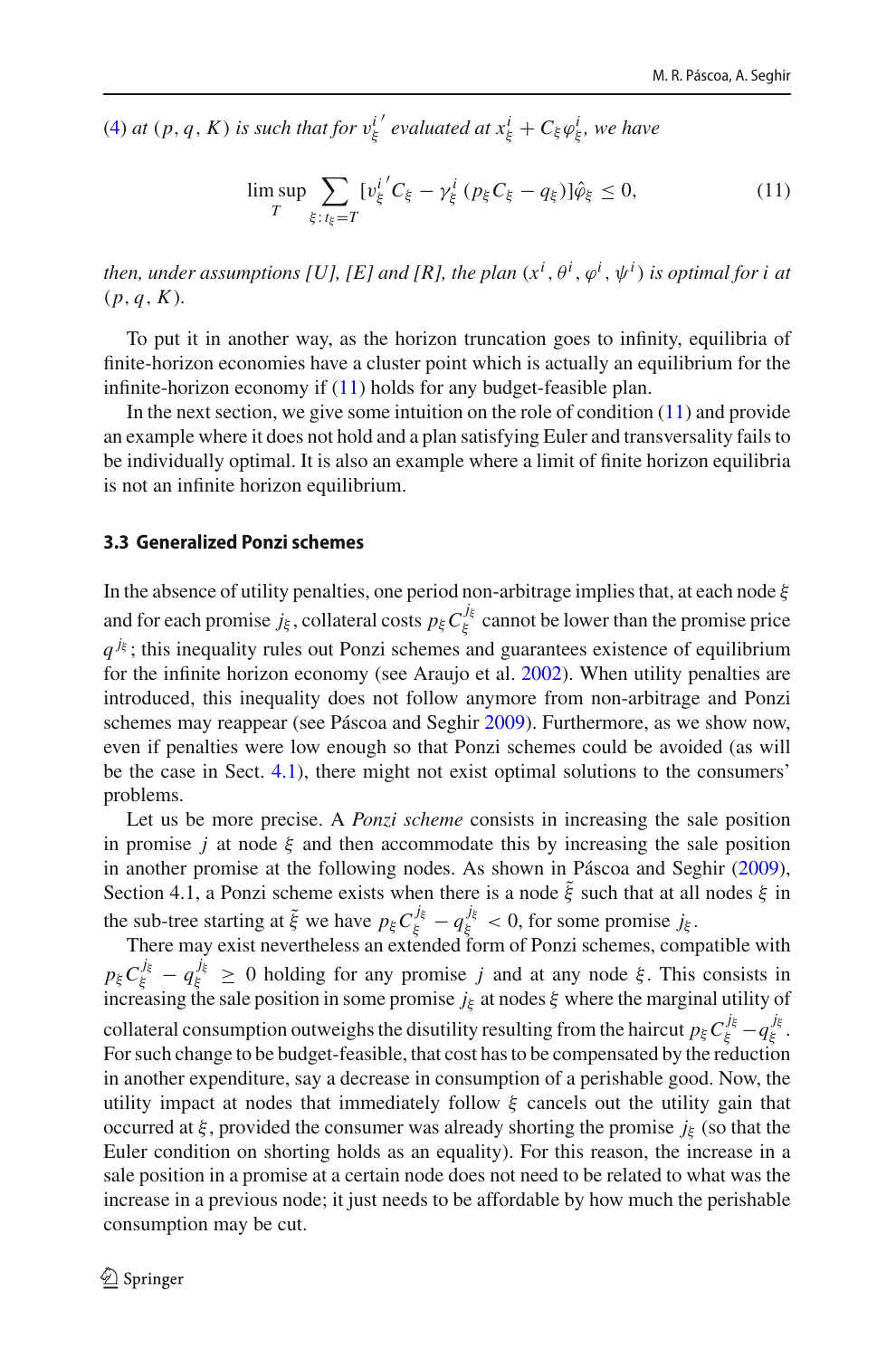However, for any finite horizon truncation *T* of such process, we are left with the gain that may occur at date *T*. In the open end setting, letting  $T \to \infty$ , there may be a persistent gain (analogous to the limiting gains occurring in Ponzi schemes done in the case of unsecured unbounded promises or in the case of secured recourse promises with a negative haircut).

By definition, the improvement consisting in a generalized Ponzi scheme is done in spite of the absence of finite horizon arbitrage opportunities (ruled out by Euler conditions) and, therefore, the set of nodes where short positions are being increased must be an infinite set. When a generalized Ponzi scheme can be done upon a cluster point of finite horizon equilibria, the latter is not an infinite horizon equilibrium. Let us give an example.

<span id="page-8-0"></span>*Example 1* Two consumers, *a* and *b*, trade one promise in a deterministic setting. The promise pays in a perishable good, fruit, and is secured by a productive asset, fruit tree. The former is the numeraire and also the reference good in the real default penalty. We assume that consumer *a* just cares about fruit, with linear preferences, while consumer *b* has quasi-linear preferences, linear in fruit and strictly concave in the shade provided by the fruit tree.

Formally,  $U^a(x) = \sum_{t=1}^{\infty} \beta_a^t x_{1t}$  and  $U^b(x) = \sum_{t=1}^{\infty} \beta_b^t (x_{1t} + n_t(x_{2t}))$ , where  $n_t(.)$ is a strictly concave function to be specified below. The utility that agent *b* gets at time *t* from the shade is  $v_t(x_{2t}) = \beta_b^t n_t(x_{2t})$ . We have  $\gamma_t^a = \beta_a^t$  when  $x_{1t}^a > 0$  and, for  $x_t^b$  >> 0, we have also  $\gamma_t^b = \beta_b^t$ . We construct finite horizon equilibria where both agents consume fruit at every date in spite of the linearity of preferences in fruit.

Fruit trees just last from one date to the next. Trees take one period to yield fruit, at a rate *y* < 1 that is constant over time, and then die. The transformation matrix *Y* has a first row given by [0*y*] and a null second row. At each date, new fruit trees are born in the orchards of each consumer, in the amounts  $\omega_{2t}^i$ . We assume that, for both *consumers, the sequence*  $(\omega_{2t}^i)_t$  *converges and*  $\omega_2^i \gg 0$ . The aggregate supply of fruit at date *t* is given by  $(\omega_{2,t-1}^a + \omega_{2,t-1}^b)$ *y*. Let  $p_t$  and  $q_t$  be the tree and the promise prices, at date *t*.

We assume  $\beta_a > \beta_b$  and that the default penalty coefficient of agent *b* is  $\lambda_t^b = \beta_b^t \sigma_t$ where  $\sigma_t$  is lower than one. Now,  $\tilde{\lambda}_t^b = \lambda_t^b < \gamma_t^b$ , so that this agent would always give maximal default when selling the promise. We suppose each unit of a promise traded at date *t* has a fruit yield  $A_{t+1} = \eta y C_t$ , with  $\eta > 1$ , so that the minimal delivery of the promise becomes  $M_{t+1} = yC_t$ . Let  $K_{t+1} = yC_t/A_{t+1} = 1/\eta$ .

We set the promise price equal to the willingness to pay of agent 1,  $q_t = \beta_1 y C_t$ , and also to the reservation price of agent *b* as a seller of the promise,  $q_t = p_t C_t$  −  $n'_tC_t + \beta_b\sigma_{t+1}d_{t+1}(A_{t+1} - yC_t)$ , where  $d_{t+1} \in [0, 1]$  is a supergradient of the function max{0, ·} evaluated at the default. If the promise is actually traded, agent *a* will buy it and agent *b* will sell it. The price of a tree must satisfy  $p_t \ge \beta_a y$  and  $p_t \ge \beta_b y + n'_t (x^b_{2t})$ , holding with equalities if the collateral constraint ( $x_{2t}^i \geq C_t \varphi_t^i$ ) has null shadow value for the respective agent. Let us look for an equilibrium where the promise is traded, and these shadow values are positive for agent *a* and null for agent *b*. This is compatible with  $x_2^a$  and  $\varphi^a$  both zero, while agent *b* could be consuming trees in excess of the collateral requirement but actually will not, as we will see. Then,  $\beta_a y < p_t = \beta_b y + n'_t (x_{2t}^b)$ . This implies  $p_t C_t - q_t = [n'_t - (\beta_a - \beta_b)y]C_t > 0.$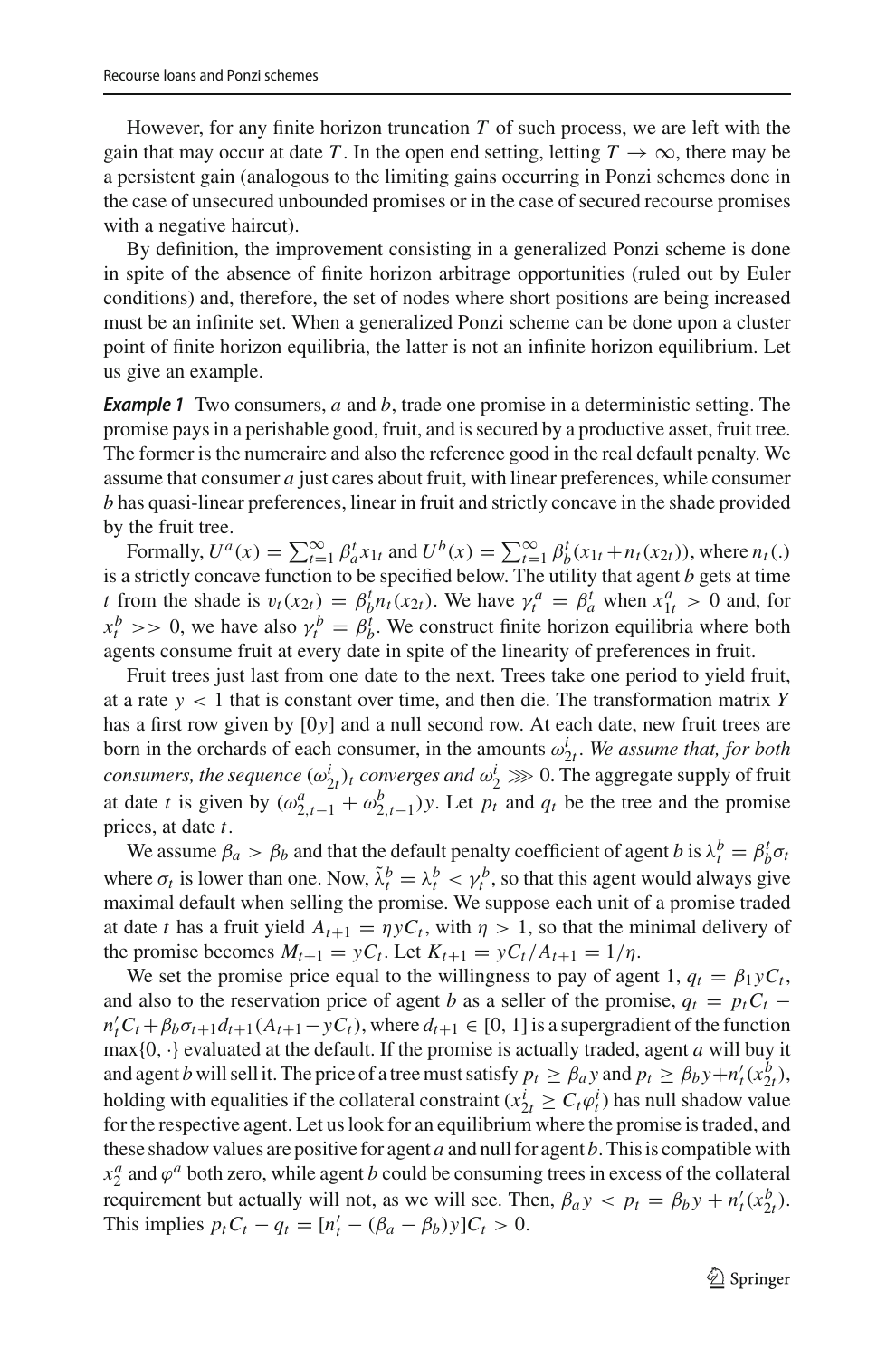Market clearing requires  $\theta_t^a = \varphi_t^b$ ,  $C_t \varphi_t^b = \omega_{2t}^a + \omega_{2t}^b$  and  $x_{1t}^a + x_{1t}^b = (\omega_{2,t-1}^a + \omega_{2t}^b)$  $\omega_{2,t-1}^b$ )*y*. The promise short position is then given by  $\varphi_t^b = (\omega_{2t}^a + \omega_{2t}^b)/C_t$ .

Our specification of  $C_t$  and  $n_t$  will allow for agent *b* to construct a generalized Ponzi scheme upon the limit  $(p, q, K, \theta, \varphi, x)$  of finite horizon equilibrium plans.

Let agent *b* increase the sale of the promise by  $\alpha_t$  at each date and give maximal default on  $\alpha_t$  at the next date. The extra expenditure  $(p_t C_t - q_t) \alpha_t$  is accommodated in the budget set by decreasing the consumption of the numeraire.

*Claim 1(i): Suppose*  $x_1^b \gg 0$ *. For s*  $\in (0, 1)$ *, let*  $\alpha_t = s x_{1t}^b / (p_t C_t - q_t)$ *. For s close enough to* 0*, consumer b can improve upon*  $(x_1^b, \varphi^b)$  *provided that*  $\alpha$  *is a bounded sequence satisfying the following condition*

<span id="page-9-1"></span>
$$
\limsup_{T} \left[v_T^{\prime} C_T - \gamma_T^{b} (p_T C_T - q_T)\right] \alpha_T > 0 \tag{12}
$$

In fact, for  $x_1^b \gg 0$  there exists  $\tilde{s} \in (0, 1)$  such that for any  $\hat{s} \in (0, \tilde{s})$  and  $\alpha(\hat{s})_t \equiv \hat{s} x_{1t}^b / (p_t C_t - q_t)$  the plan resulting from increasing sales by  $\alpha(\hat{s})$ , giving maximal default on  $\alpha(\hat{s})$  and reducing consumption of good 1 to  $(1 - \hat{s})x_1^b$  is budget feasible. Let us evaluate the impact on the payoff.

The net utility gain at date *t* has a first-order approximation given by  $[v_t'C_t$  –  $\gamma_t^b(p_t C_t - q_t) \alpha(\hat{s})_t \equiv B_t$ , where  $v'_t$  is evaluated at  $C_t \varphi_t^b$ . Now, since agent *b* has the Euler condition on sales holding with equality, this gain will cancel out with the utility impact (including penalty impact) that such date *t* changes will have on date  $t + 1$  utility,  $[\gamma_{t+1}^b(\gamma C_t - M_t) - \tilde{\lambda}_t^b d_t(A_{t+1} - M_{t+1})] \alpha(\hat{s})_t \equiv \tilde{B}_{t+1}.$ 

Then, up to date *T* the accumulated utility gain has a first-order approximation given by  $B_T$ . As  $T \to \infty$ , the first-order estimate of the utility gain remains positive if  $\limsup_T [v'_T C_T - \gamma^b_T (p_T C_T - q_T)] \alpha(\hat{s})_T > 0.$ 

To be more precise, consider the direction  $\alpha_Z(\hat{s})$  consisting, at each date *t*, of a change in  $x_{1t}$  given by  $\alpha_{x_1}(\hat{s})_t = -\hat{s}x_{1t}^b$ , a change in sales given by  $\alpha(\hat{s})_t$ , a change in default  $\alpha_{\psi}(\hat{s})_t = (\eta - 1)yC_t\alpha(\hat{s})_t$  and null changes  $\alpha_{\theta}(\hat{s})_t$  and  $\alpha_{x_2}(\hat{s})_t$  in  $\theta_t$  and  $x_{2t}$ , respectively. The above estimate of the utility gain is actually the right-hand side directional derivative  $\delta^+ \Pi^b(Z^b; \alpha_Z(\hat{s}))$  of  $\Pi$  at  $Z^b$  along the direction  $\alpha_Z(\hat{s})$  if  $\alpha_Z(\hat{s})$ is a bounded sequence.<sup>4</sup> Agent *b* can improve upon if  $\delta^+ \Pi^b(Z^b; \alpha_Z(\hat{s})) > 0$ .

For a small enough step  $h > 0$ , consumer *b* becomes better off when replacing  $\varphi^b$ by  $\varphi^b + h\alpha(\hat{s})$ , giving maximal default on  $h\alpha(\hat{s})$  and reducing  $x_1^b$  to  $(1 - \hat{s})x_1^b$ . Let  $s = h\hat{s}$  we get the result.

*Claim 1(ii):*  $\alpha$  *is a bounded sequence if*  $C_t = 1/\beta_b^t$  *and the function*  $n_t$  *is defined by*  $n_t(x_{2t}) = (\beta_a - \beta_b)y_{x_{2t}} + \beta_b^t \sqrt{x_{2t}}$  (that is, the instantaneous utility from fruit trees *is becoming less strictly concave as times goes by).*

In fact,  $\alpha$  is bounded if  $(p_t C_t - q_t)_t \gg 0$ , that is, if  $((n'_t - (\beta_a - \beta_b)y)C_t)_t \gg 0$ . Now,  $p_t C_t - q_t = \beta_b^t C_t / [2 \sqrt{\omega_{2t}^a + \omega_{2t}^b}]$ , where  $\omega_2^i$  are bounded sequences.

<span id="page-9-0"></span><sup>&</sup>lt;sup>4</sup> *U*<sup>*b*</sup>, being ( $l^{\infty}$ ,  $l^1$ ) Mackey continuous, has at  $(x_l^b, C\varphi^b) \gg 0$  a Gateaux derivative in  $l^1$  (see Lemma 1 in Araujo et al[.](#page-23-10) [2011a](#page-23-10)) and  $\Pi$  has a Gateaux derivative  $D\Pi^b(Z^b) \in l^1$  at  $Z^b$ . If  $\alpha(\hat{s}) \in l^{\infty}$ , then  $\alpha_Z(\hat{s}) \in l^{\infty}$ also and we have  $\delta^+\Pi^b(Z^b;\alpha_Z(\hat{s})) = \lim_{h\to 0+}[\Pi^b(Z^b + h\alpha_Z(\hat{s})) - \Pi^b(Z^b]/h$  exists and is equal to  $D\Pi^{b}(Z^{b})\alpha_{Z}(\hat{s}) = \sum_{t=1}^{\infty} (B_{t} + \tilde{B}_{t+1}) = \lim_{T} [v_{T}^{t}C_{T} - v_{T}^{b}(p_{T}C_{T} - q_{T})]\alpha(\hat{s})_{T}$ .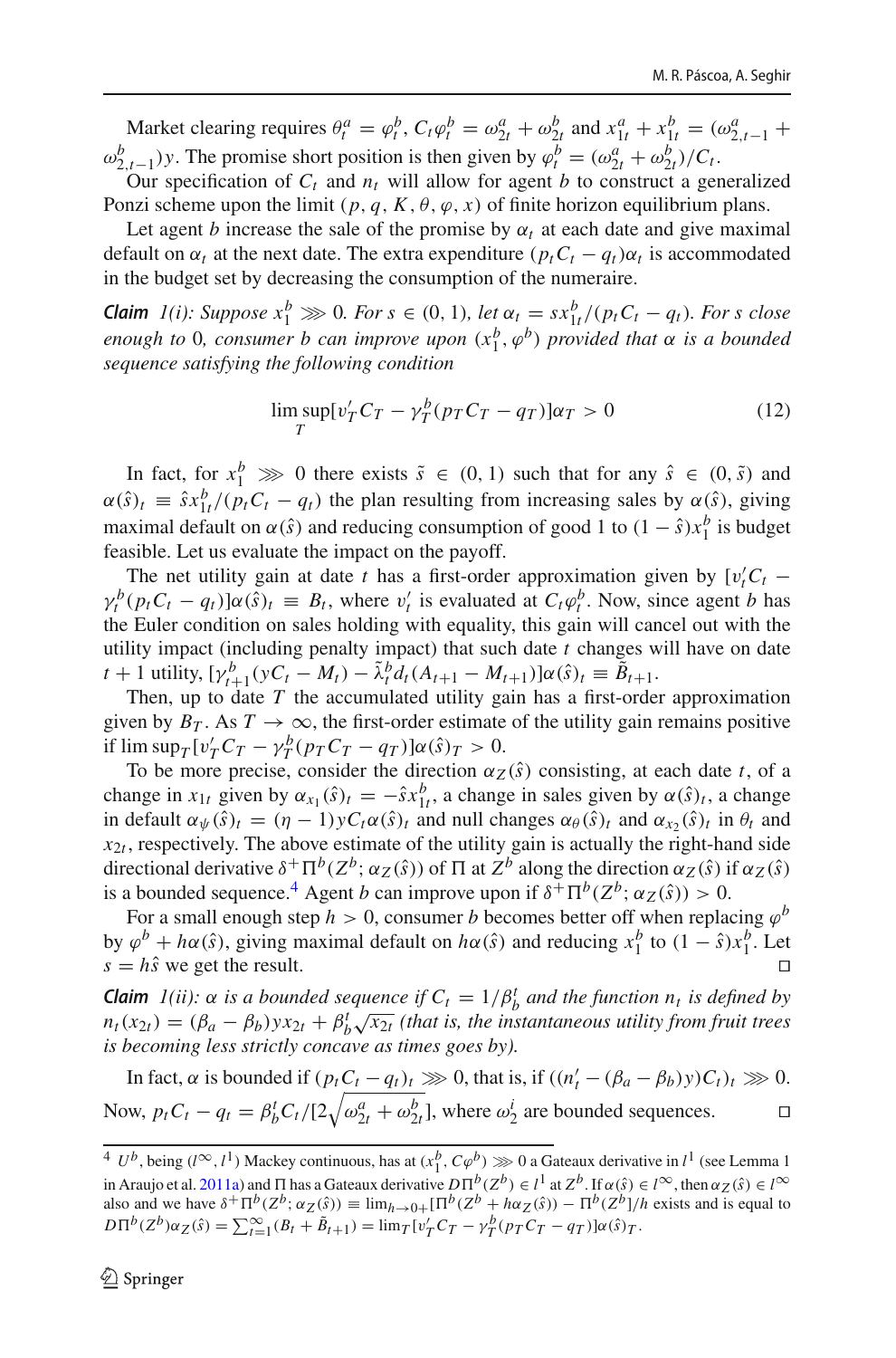*Claim 1(iii): inequality* [\(12\)](#page-9-1) *holds, for*  $x_1^b \gg 0$  *and under the assumptions in 1.(ii) (where the limsup is actually the limit, due to 1(ii)).*

This requires  $\lim_{t\to\infty} \frac{s x_{1t}^b (\beta_a - \beta_b) y \beta_b^t}{n'_t - (\beta_a - \beta_b) y} > 0$ , that is,  $\lim_{t\to\infty} s x_{1t}^b (\beta_a - \beta_b) 2 y \sqrt{\omega_{2t}^a + \omega_{2t}^b} >$ 0, which holds if  $\omega_2^i \gg 0$  for  $i = a, b$  and  $x_1^b \gg 0$ .

*Claim*  $1(iv): x_1^b \gg 0$ , under the assumptions in 1.(ii).

In fact,  $x_{1t}^b = p_t \omega_{2t}^b - (p_t C_t - q_t) \varphi_t^b$  where  $p_t$  tends to  $\beta_a y$ , while  $\varphi_t$  goes to zero and  $p_t C_t - q_t = 1/[2\sqrt{\omega_{2t}^a + \omega_{2t}^b}]$ , where  $\omega_{2t}^i \gg 0$ . □

Actually, the example illustrates more than a failure of cluster points of finite horizon equilibria to become infinite horizon equilibria. It illustrates that a budget-feasible plan satisfying Euler and transversality conditions may fail to be individually optimal.

In fact, in Example [1,](#page-8-0) the portfolio  $\varphi^b + \alpha$  together with the perishable good consumption  $x_1^b(1-s)$  satisfy budget constraints and Euler conditions at prices  $(p, q)$ and  $K_t = 1/\eta$ . Notice that  $\varphi^b$  satisfies also the transversality condition  $\lim_{t \to \infty} [v'_t C_t \gamma_t^b (p_t C_t - q_t) \psi_t^b = 0$ , since  $v_t' C_t - \gamma_t^b (p_t C_t - q_t) = (\beta_a - \beta_b) y$  and  $\lim_{t \to \infty} \varphi_t^b = 0$ . Now, [\(11\)](#page-7-0) fails for  $\hat{\varphi} = \varphi^b + \alpha$ .

Examples [1](#page-8-0) and [2](#page-12-0) in Páscoa and Seghi[r](#page-23-3) [\(2009](#page-23-3)) illustrated why finite horizon equilibria may fail to induce infinite horizon equilibria for another reason. Utility penalties were high enough to discourage maximal default (there is no default in the former and default below the maximal one in the latter). An equality in [\(6\)](#page-5-3) for the short, made the haircut  $p_t C_t - q_t$  become negative in finite horizon equilibria with trade (as shown in steps I and A of those examples, respectively). That allowed for a Ponzi scheme upon a cluster of finite horizon equilibria *with trade*. The novelty in the example we just described is that a negative haircut is not necessary to allow the short to improve upon such cluster point.

If utility penalties were absent, generalized Ponzi schemes could never be done. Constituting collateral and short-selling generates in this case nonnegative returns  $(\sum_{\eta \in \xi^+} \gamma^i_{\eta} (p_{\eta} Y_{\eta} C^j_{\eta} - M_{j\eta}))$  which, by non-arbitrage [see [\(6\)](#page-5-3)], must induce a nonnegative promise cost  $\gamma_{\xi}^{i} (p_{\xi} C_{\xi}^{j_{\xi}} - q_{\xi}^{j_{\xi}})$  $(v_{\xi}^{j_{\xi}})-v_{\xi}^{i'}/C_{\xi}^{j_{\xi}}$  (net of utility gains).

In Sect. [4,](#page-10-1) we present existence results in contexts where  $(11)$  holds.

# <span id="page-10-2"></span><span id="page-10-1"></span>**4 Existence results**

#### **4.1 Moderate penalties**

Let  $r^i_\xi(e_\xi)$  be the minimum of the derivative  $(v^i_\xi)'(z)e_\xi$ , of  $v^i_\xi$  along the direction of the reference bundle  $e_{\xi}$  (used in the definition of penalties), taken over all feasible bundles *z*. This minimum is well defined, by Lemma [3](#page-20-0) in Appendix [6.2.](#page-20-1)

<span id="page-10-0"></span>**Theorem 2** *(Moderate penalties) Under assumptions [R], [E] and [U], if for every promise*  $j \in J$  we have (a)  $\lambda^i_{j\xi} < r^i_{\xi}$ , then  $p_{\xi}C_{\xi} \ge q_{\xi}$  in equilibrium of finite*horizon economies and Ponzi schemes, in stricto sensu, are avoided. Equilibrium for*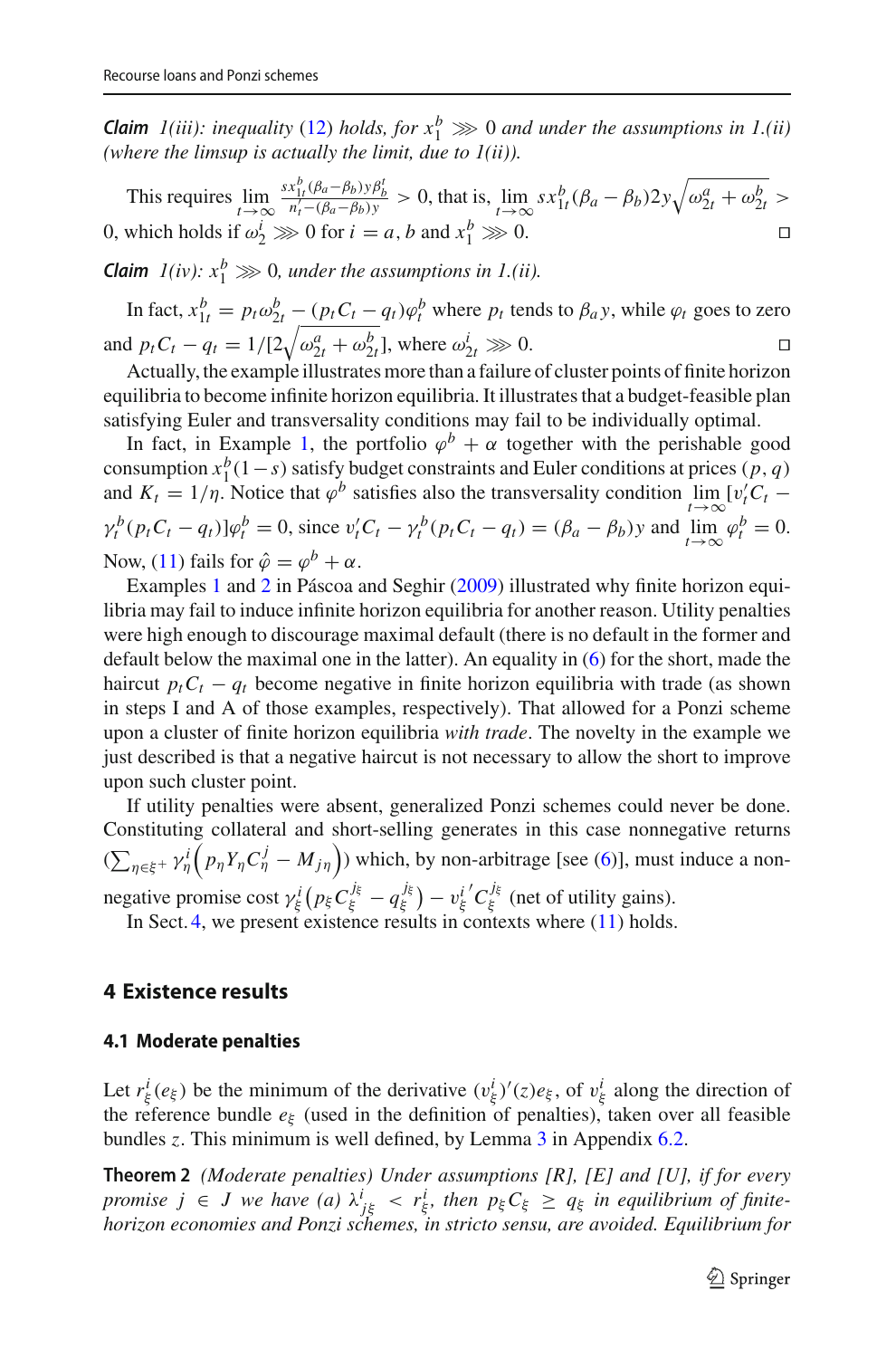*the infinite-horizon economy exists if, in addition, (b) the collateral does not yield utility (say, it is a productive asset or a security in positive net supply that cannot be short sold).*

Our moderate penalties assumption is in marginal terms (compares penalty coefficients and marginal utilities), whereas the moderation assumption contemplated in Páscoa and Seghi[r](#page-23-3) [\(2009\)](#page-23-3) was in total terms: for each node  $\xi$  and each agent *i*, it assumed (1)  $\tilde{\lambda}_{j\eta}^i[p_\eta A_{j\eta} - M_{j\eta}]\varphi_{j\xi}^i < \nu_{\eta}^i(\omega_{\eta}^i)$ ,  $\forall \eta \in \xi^+$ , whenever (2)  $C_{\xi}^{j} \varphi_{j\xi}^{i} \leq \sum_{i} W_{\xi}^{i}$ . That total terms condition only suffices to get existence of equilibrium in infinite-horizon economies, if promises sales plans are required to satisfy (2) as a borrowing constraint (alternatively, (1) alone should be imposed). In fact, condition [\(11\)](#page-7-0) holds in this case since  $\limsup_T \sum_{\xi: t_{\xi}=T} \left( v_{\xi}^{i'}(\overline{Z}^i) C_{\xi} - \gamma_{\xi}^{i} (p_{\xi} C_{\xi} - q_{\xi}) \right) \varphi_{\xi}$  $\limsup_T \sum_{\xi: t_{\xi}=T} v^i(\omega^i)$ , which is zero since  $U^i(\omega^i) < \infty$ .

#### **4.2 Equilibrium without maximal default**

However, the above low penalties, implying maximal default when the promises are traded, are not necessary for equilibrium existence. Partial default or even full repayment are compatible with equilibrium and may occur under higher penalty coefficients. In fact, generalized Ponzi schemes are obviously avoided when, for all *i* and all *j*, we have  $\gamma_{\xi}^{i} (p_{\xi} C_{j\xi} - q_{\xi}^{j}) - v_{\xi}^{i'} \cdot C_{j\xi} \ge 0$ ,  $\forall i$ , at all nodes far away in the event tree [as this implies inequality [\(11\)](#page-7-0) in Theorem [1\]](#page-6-3). By [\(6\)](#page-5-3) it suffices to have, for all *i*, all ξ and all *j*, the following

<span id="page-11-0"></span>
$$
\sum_{\eta \in \xi^+} \gamma_\eta^i (p_\eta Y_\eta C_{j\xi} - M_{j\eta}) - \sum_{\eta \in \xi^+} \tilde{\lambda}_{j\eta}^i d_{j\eta}^i (p_\eta A_{j\eta} - M_{j\eta}) \ge 0, \ \forall i, \ \forall \xi, \tag{13}
$$

where  $d_{j\eta}^i$  satisfies [\(5\)](#page-5-3). We can state condition (5) in a more suggestive way. In market parlance, *the consumer's home equity* is the difference between the collateral liquidation value and the repayment due on the loan. Let  $EQ^j_{\eta} := p_{\eta} Y_{\eta} C_{j\xi} - p_{\eta} A_{j\eta}$ . Home equity is linear on  $\varphi^i_j$  with an impersonal coefficient  $EQ^j_\eta$  that determines what the sign of home equity will be. We name  $EQ_{\eta}^j$  the equity per unit of promise j at node η.

Condition [\(13\)](#page-11-0) can be equivalently written as follows

$$
\sum_{\eta \in \xi^+} \gamma_\eta^i [E \mathcal{Q}_\xi^j]^+ \ge \sum_{\eta \in \xi^+} \tilde{\lambda}_{j\eta}^i d_{j\eta}^i [E \mathcal{Q}_\xi^j]^- \tag{14}
$$

which says that, for each promise *j* and summing over all immediate successors of node  $\xi$ , the marginal utility gains from positive per unit equity should outweigh default penalties on negative per unit equity. In the non-recourse case, the former occurred exclusively and were responsible for  $p_{\xi} C_{\xi}^{j}$  never being below than  $q_{j\xi}$ , which ruled out Ponzi schemes.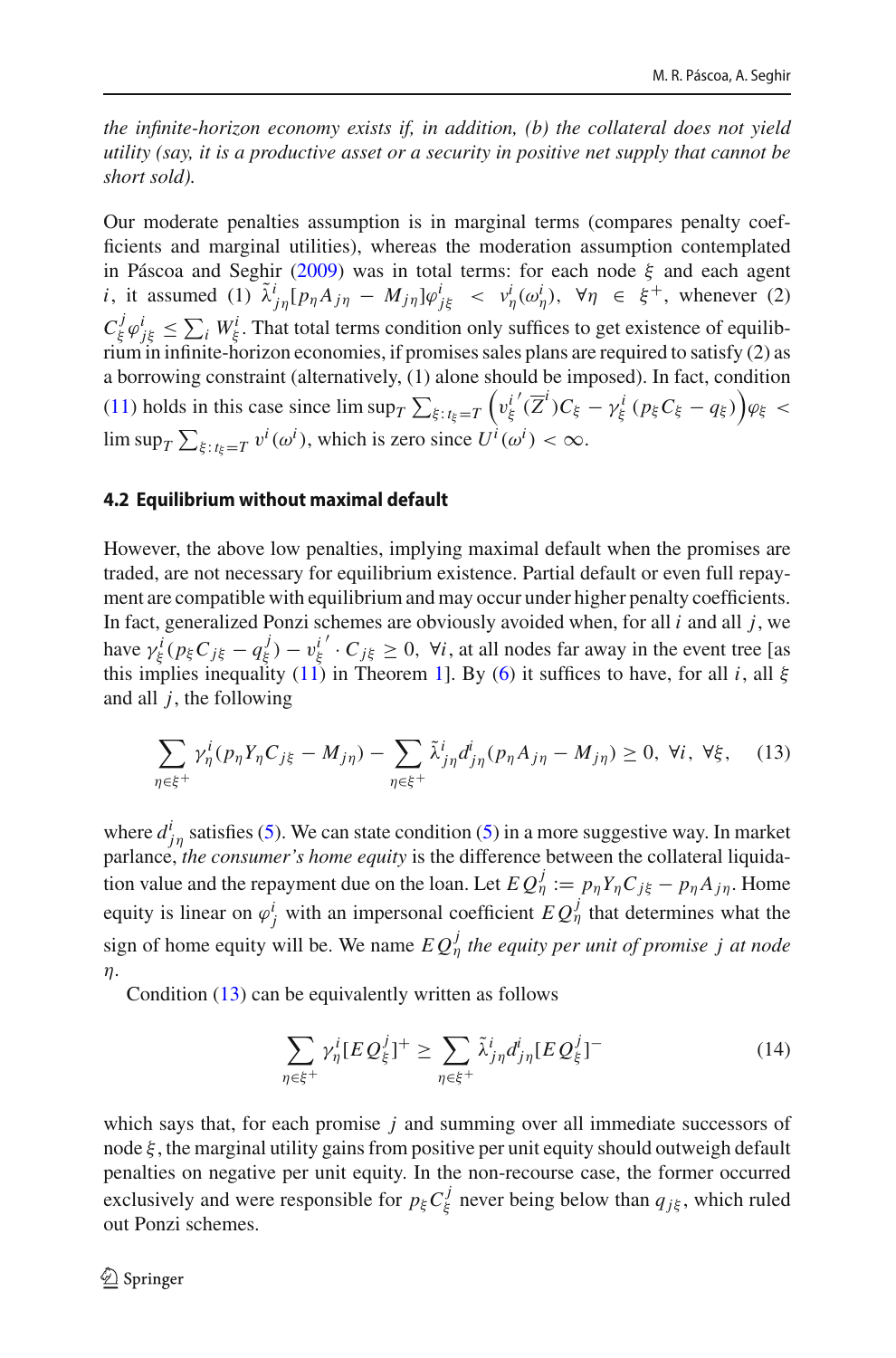Moreover, by  $(5)$ , we see that  $(13)$  holds if (but not only if)

<span id="page-12-1"></span>
$$
\sum_{\eta \in \xi^+} \gamma_\eta^i E Q_\xi^j \ge 0, \ \forall i, \ \forall \xi \tag{15}
$$

is satisfied for all *i* and for all  $\xi$ . Moreover, when the collateral does not yield utility gains, it is enough to have the inequality in [\(13\)](#page-11-0) [or in [\(15\)](#page-12-1)] satisfied, at each node  $\xi$ , for some agent  $i_{\xi}$ , as this implies  $p_{\xi} C_{j\xi} \ge q_{\xi}^{j}$ .

The difficulty is that condition  $(15)$  depends on relative spot prices  $p_n$  and on the marginal utilities of income  $\gamma^i$ , and, in general, it is not possible to guarantee that the market clearing spot prices (and the induced multiplier  $\gamma^{i}$ ) are such that [\(15\)](#page-12-1) is satisfied, for an arbitrary combination of returns  $(A<sup>j</sup>)$  and collateral yields *Y C<sup>j</sup>*. Let us give, nevertheless, an example where [\(15\)](#page-12-1) holds for arbitrary penalty coefficients. This example will motivate our next result.

#### <span id="page-12-0"></span>*Example 2* (partial default or full repayment)

There are two infinite-lived agents, *a* and *b*. The event tree has two branches at each node  $\xi$  (up ( $u_{\xi}$ ) and down ( $d_{\xi}$ )). There is one consumption good, and preferences are given by  $U^{i}(x) = \sum_{\xi \in D} \beta^{i_{\xi}} v_{\xi}^{i} x_{\xi}$ , where  $v_{u_{\xi}}^{i} + v_{d_{\xi}}^{i} = v_{\xi}^{i}$ ,  $\sum_{\xi : i_{\xi} = t} v_{\xi}^{i} = 1$ ,  $\forall t$ . There is one promise paying in the consumption good and using as collateral a real security (or a productive asset) that is short-lived but is issued (or endowed) at each node. Formally, this collateral instrument can be treated as a second commodity that transforms into the consumption good at the next date and then disappears. Denote by  $A_{\xi}$  the promised returns and by  $y_{\xi}$  the collateral yields. The collateral coefficient is  $C_{\xi} = 1$ , and we take the perishable consumption good (*g* = 1) as the numeraire.

Let the reference bundle in the penalty function be  $e_{\xi} = (1, 0)$ . Each agent *i* has a penalty coefficient  $\sigma_{\xi}^{i}$  to be specified below. The penalty is then given by  $\sum_{\xi \in D} \beta^{t_{\xi}} \sigma_{\xi}^{i} v_{\xi} [A_{\xi} \varphi_{\xi^{-}} - \Delta_{\xi}]^{+}$ , where  $\Delta_{\xi}$  stands for the delivery ( $\Delta_{\xi} = A_{\xi} \varphi_{\xi^{-}} \psi_{\xi}$ ).

Given endowments  $\omega_{\xi}^{i} = (\omega_{1\xi}^{i}, \omega_{2\xi}^{i})$  of the consumption good and the collateral instrument, we write consumers' constraints as usual, denoting by  $p_{\xi}$  the collateral price and by  $q_{\xi}$  the promise price. Suppose  $v_{u_{\xi}}^a = v_{d_{\xi}}^a = \frac{1}{2}^{t_{\xi}+1}$ , whereas  $v_{u_{\xi}}^b = \frac{2}{3}v_{\xi}^b$ and  $v_{d_{\xi}}^{b} = \frac{1}{3}v_{\xi}^{b}$ . We will construct equilibria where both agents consume the perishable good at every node, which implies that  $\gamma_{\xi}^{i} = \beta^{t(\xi)} \nu_{\xi}^{i}$ 

*Claim 2(i): If*  $A_{u_{\xi}} = 2$ ,  $A_{d_{\xi}} = 1$ ,  $y_{u_{\xi}} = 1$  *and*  $y_{d_{\xi}} = 2$ ,  $\forall \xi$ *, then a cluster point of finite horizon equilibria is an infinite horizon equilibrium.*

In fact, the equity at each node is such that [\(15\)](#page-12-1) holds with equality for agent *a* (and therefore [\(13\)](#page-11-0) holds with equality for this agent, for any penalty coefficients  $\sigma_{\xi}^{a}$ ). As the collateral does not yield utility, [\(11\)](#page-7-0) holds for both agents.

Let us look for equilibrium prices and delivery rates for some possible configurations of default penalties of the two agents. For agent *b*, we assume  $\sigma_{\xi}^{b} \ge 1$  (i.e.,  $\lambda_{\xi}^{b} \geq \gamma_{\xi}^{b}$ ,  $\forall \xi$ ) and, for both agents, we take  $\rho_{\xi}^{i} = 0$ , implying that [\(5\)](#page-5-3) holds for  $d_{\xi}^{i} = \frac{1}{\sigma_{\xi}^{i}}$ . Observe that if  $\beta \leq 2/3$  then [\(8\)](#page-5-3) holds, for both agents.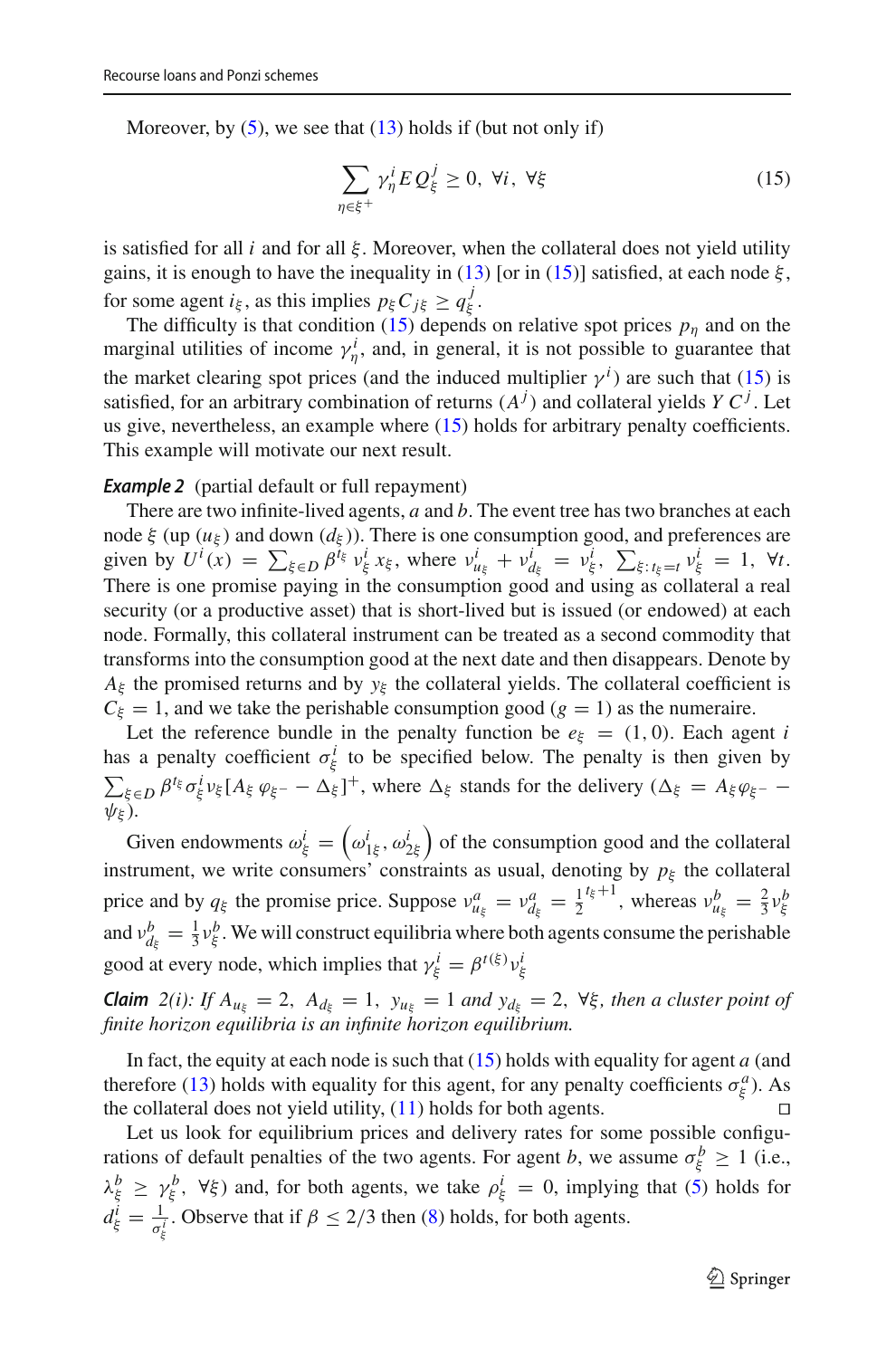Suppose first that  $\sigma_{\xi}^{a} = 1$  (i.e.,  $\lambda_{\xi}^{a} = \gamma_{\xi}^{a}$ )  $\forall \xi$ . Then  $K_{u_{\xi}} = 0.9$ ,  $p_{\xi} = q_{\xi} = \frac{4.6}{3} \beta$ and  $K_{d_{\xi}} = 1$  satisfy Euler conditions [\(5\)](#page-5-3) through [\(7\)](#page-5-3), with agent *a* on-the-verge of selling and agent *b* on-the-verge of buying.

If  $\sigma_{\xi}^{a} > 1$  instead (i.e.,  $\lambda_{\xi}^{a} > \gamma_{\xi}^{a}$ )  $\forall \xi$ , we see that  $K_{u_{\xi}} = K_{d_{\xi}} = 1$  and  $p_{\xi} = q_{\xi} = 1$  $\frac{5}{3}$   $\beta$  satisfy Euler conditions [\(5\)](#page-5-3) through [\(8\)](#page-5-3), with agent *a* on-the-verge of selling and agent *b* on-the-verge of buying.

It remains to specify agents' endowments and construct the equilibrium allocation of consumption plans and portfolios. Taking  $\omega_{\xi}^{a} = (1, 0)$  and  $\omega_{\xi}^{b} = (1, w)$ ,  $\forall \xi$ , let  $\theta_{\xi}^{b} = w$ ,  $\varphi_{\xi}^{a} = w$ ,  $\theta_{\xi}^{i} \varphi_{\xi}^{i} = 0$  and  $x_{2\xi}^{i} = 0$  (no purchase of commodity 2 beyond what might be used as collateral).

*Claim*  $2(ii)$ : *if*  $w < 1$ , *we can accommodate both*  $\sigma_{\xi}^{a} = 1$  *and*  $\sigma_{\xi}^{a} > 1$  *in equilibrium.* 

In the first case, where  $\sigma_{\xi}^{a} = 1$ , we obtain  $\Delta_{u_{\xi}}^{a} = 0.9 A_{u_{\xi}} w = 1.8 w$ ,  $\Delta_{d_{\xi}}^{a} = 0.9 A_{u_{\xi}} w$  $A_{d_{\xi}} w = w$ . Take  $x_{1\xi}^i = \omega_{1\xi}^i + Y_{\xi} C_{\xi} - \varphi_{\xi}^i - \Delta_{\xi}^i + K_{\xi} A_{\xi} \theta_{\xi}^i$ . Then,  $x_{1 u_{\xi}}^a = 1 - \frac{1}{2}$ 0.8w,  $x_{1 d_{\xi}}^{a} = 1 + w$ ,  $x_{1 u_{\xi}}^{b} = 1 + 1.8w$ ,  $x_{1 d_{\xi}}^{b} = 1 + w$ . Market clearing follows  $(\sum_i x_{1\xi}^i = \sum_i \omega_{1\xi}^i + y_{\xi} w)$  and we assume  $w < 1.25$  to obtain an equilibrium.

In the second case, where  $\sigma_{\xi}^a > 1$ ,  $\forall \xi$  (that is  $\lambda_{\xi}^a = \gamma_{\xi}^a \ \forall \xi$ ), the equilibrium allocation is given by the same promise allocation,  $\Delta_{u_{\xi}}^{\hat{d}} = 2w$ ,  $\Delta_{d_{\xi}}^{\hat{d}} = w$ ,  $x_{1u_{\xi}}^{\hat{d}} = 0$ 1 − w,  $x_{1 d_{\xi}}^a = 1 + w$ ,  $x_{1 u_{\xi}}^b = 1 + 2w$ ,  $x_{1 d_{\xi}}^b = 1 + w$ .

*Remark 3* on the result by Ferreira and Torres-Martine[z](#page-23-8) [\(2010](#page-23-8)) on impossibility of recourse.

Example [2](#page-12-0) shows that recourse can actually occur in infinite horizon equilibria. The borrower (agent a) repays more than the minimum between the promise and the collateral value. But recourse does not open up room for Ponzi schemes: the haircut does not become negative, it is just zero.

This seems to collide with the claim by Ferreira and Torres-Martine[z](#page-23-8) [\(2010\)](#page-23-8) that recourse is impossible in infinite horizon equilibria but a closer look shows that their assumption on collateral bounds is not satisfied.

As in Ferreira and Torres-Martine[z](#page-23-8) [\(2010\)](#page-23-8), we write  $K_{i\xi} = M_{i\xi} + Q_{i\xi} (p_{\xi} A_{i\xi} - p_{\xi} A_{i\xi})$ *Y*<sub>ξ</sub> $C$ <sub>*iξ*−</sub> $)$ <sup>+</sup>, where  $Q$ <sub>*iξ*</sub> ∈ [0, 1] measures the repayment above the minimal one (that is, the degree of recourse). Ferreira and Torres-Martine[z](#page-23-8) [\(2010](#page-23-8)) showed that the haircut  $p_{\xi}C_{j\xi} - q_{j\xi}$  becomes negative if  $\sum_{g}C_{jg\xi} \ll \sum_{\eta \in \xi^{+}} Q_{j\xi}\frac{\pi}{n} \frac{A_{j\eta}}{\pi} \frac{\pi}{n} \equiv \Psi_{\xi}$ , where  $\pi_{g\xi}$  and  $\overline{\pi}_{\xi}$  are lower and upper (over all goods) bounds, respectively, for  $\gamma_{\xi}^{i} p_{g\xi}$ .

In Example [2,](#page-12-0) there is just one promise and two cases. In case 1 (for  $\sigma^d = 1$ ), we have  $Q_{\mu\xi} = 0.8$  while  $Q_{d\xi}$  takes any value in [0, 1]. In case 2 (when  $\sigma^a > 1$ ), we have  $Q_{\mu\xi} = 1$  while  $Q_{d\xi}$  takes any value in [0, 1]. We actually know what  $\gamma_{\xi}^{i} p_{g\xi}$  is. For the numeraire (the perishable good), it is  $\beta^{t(\xi)} v_{\xi}^{i}$  while for the commodity that serves as collateral it is  $\beta^{t(\xi)} v_{\xi}^i p_{\xi}$ . Let  $\Psi_{\xi}^i \equiv \sum_{\eta \in \xi^+} Q_{j\xi} \gamma_{\eta}^i A_{\eta} / \gamma_{\xi}^i p_{\xi} \ge \Psi_{\xi}$ . Even for  $Q_{d\xi} = 1$ , we see that in case 1,  $\Psi_{\xi}^{b} = 4.2/4.6$  while in case 2,  $\Psi_{\xi}^{b} = 1$ . As  $C = 1$ , it follows that the condition in Ferreira and Torres-Martine[z](#page-23-8)  $(2010)$  $(2010)$  is not satisfied. The haircut is actually zero and Ponzi schemes cannot be done (neither can generalized ones as the collateral does not yield any utility).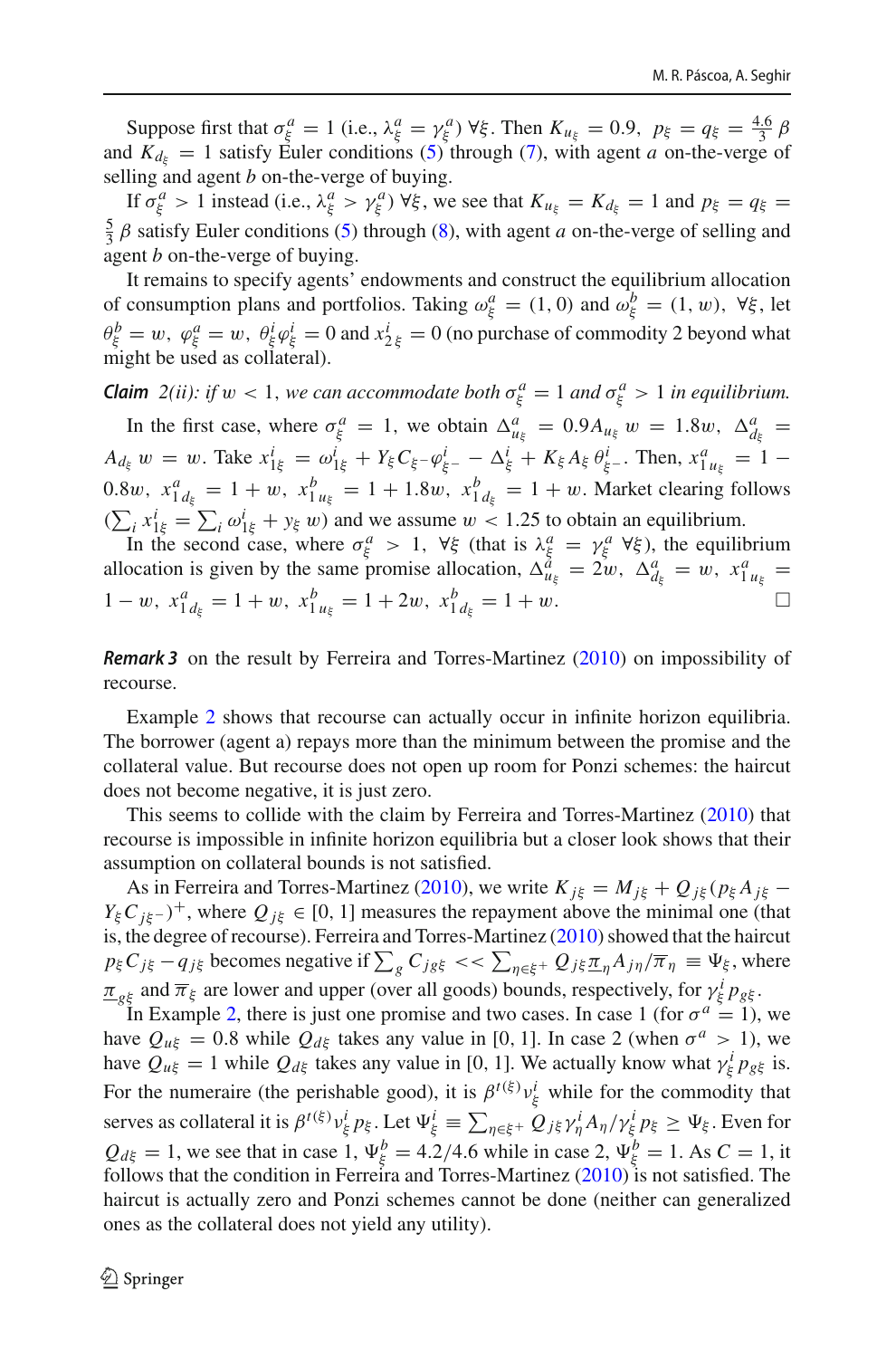### <span id="page-14-1"></span>**4.3 Nominal contracts**

The above example where both the promise and the collateral are numeraire assets could be redone with both being nominal assets (say, the promise is a loan, with exogenous yields, whose purpose is the purchase of a bond). This leads us to study what happens when this promise or the collateral are nominal assets. In both cases, collateralized borrowing is not inflation proof.

Formally, we replace assumption [R] by

#### **Assumption [N].**

We allow for nominal promises or nominal collateral. A promise *j* not satisfying items (i) and (ii) of  $[R]$  is such that

- (i) its returns are nominal given by  $F_{\eta}^{j} \in \mathbb{R}_{+}$  at  $\eta \in \xi^{+}$ , for  $j \in J$ .
- (ii) its collateral may be real as in  $[R (ii)]$  or nominal. In the latter, the collateral requirement at  $\eta \in \xi^+$  is  $c^j_{\eta} \in \mathbb{R}_{++}$  and the collateral has an exogenous nominal return  $\tilde{y}_{\eta}^j \in \mathbb{R}_{++}$  at any node  $\eta \in \xi^+$ .

As usual, given a promise with nominal returns  $F^{j_{\xi}}$ , we let  $A_{j\xi} = \frac{F_{\xi}^{j}}{S_{\xi}} I\!\!I$  where  $S_{\xi}$ stands for  $\|p_{\xi}\|_1$  and  $I = (1, \ldots, 1)$ . Analogously, in the case of nominal collateral, we make  $C_{j\xi} = \frac{\tilde{y}_{\xi}^{j}}{S_{\xi}} I\!\!I$ . Equilibrium is still given by Definition [1.](#page-5-4)

Recall that for unsecured nominal assets, we had a homogeneity of commodity demand with respect to  $(S_n)_{n \in \mathcal{E}^+}$ : if we multiply  $S_n$  by  $\tau > 0$ ,  $\forall \eta \in \mathcal{E}^+$ , and adjust the portfolio (multiplying by  $\tau$ ) and asset prices (dividing by  $\tau$ ), we can maintain the original bundle at the same relative spot prices. However, that homogeneity does not hold for promises secured by exogenous collateral requirements.

The indeterminacy with respect to inflation rates, $5$  at finite horizon equilibria with nominal promises or nominal collateral, may allow us to pick an equilibrium where marginal penalty effects  $(\tilde{\lambda}^i_{j\eta}d^i_{j\eta}[EQ^j_{\eta}]^-)$  may become dominated by marginal income effects  $(\gamma_{\eta}^i [EQ_{\eta}^j]^+)$ . If that is the case, [\(13\)](#page-11-0) holds (and, therefore, [\(11\)](#page-7-0) holds at the cluster point). $<sup>6</sup>$  $<sup>6</sup>$  $<sup>6</sup>$ </sup>

<span id="page-14-0"></span>**Theorem 3** Let  $J^*$  be the set of promises for which assumptions (a) or (b) of Theorem [2](#page-10-0) *fail. Under assumptions [E] and [U], equilibrium exists, if every*  $j \in J^*$  *is a nominal promise backed by real collateral, as in [N].*

For a nominal promise *j* backed by real collateral, [\(13\)](#page-11-0) holds if:

<span id="page-14-4"></span>
$$
\sum_{\eta \in \xi^+} S_{\eta}^{-1} \max \{ \lambda_{j\eta}^i, \gamma_{\eta}^i \} F_{\eta}^j \le \sum_{\eta \in \xi^+} \min \{ \lambda_{j\eta}^i, \gamma_{\eta}^i \} p_{\eta} Y_{\eta} C_{\eta}^j, \forall i, \forall \xi \tag{16}
$$

<span id="page-14-2"></span><sup>5</sup> We are not interested in checking whether the degree of freedom in the choice of inflation rates implies real indeterminacy of equilibria.

<span id="page-14-3"></span><sup>&</sup>lt;sup>6</sup> Given a nominal promise  $F^{j\xi}$ , the condition that ruled out recourse in Ferreira and Torres-Martine[z](#page-23-8) [\(2010](#page-23-8)) will not hold for the real returns analog  $A_{j\xi} = \frac{F_{\xi}^{j}}{S_{\xi}} I$ , for an appropriate choice of inflation rates  $S_{\xi} = ||p_{\xi}||_1.$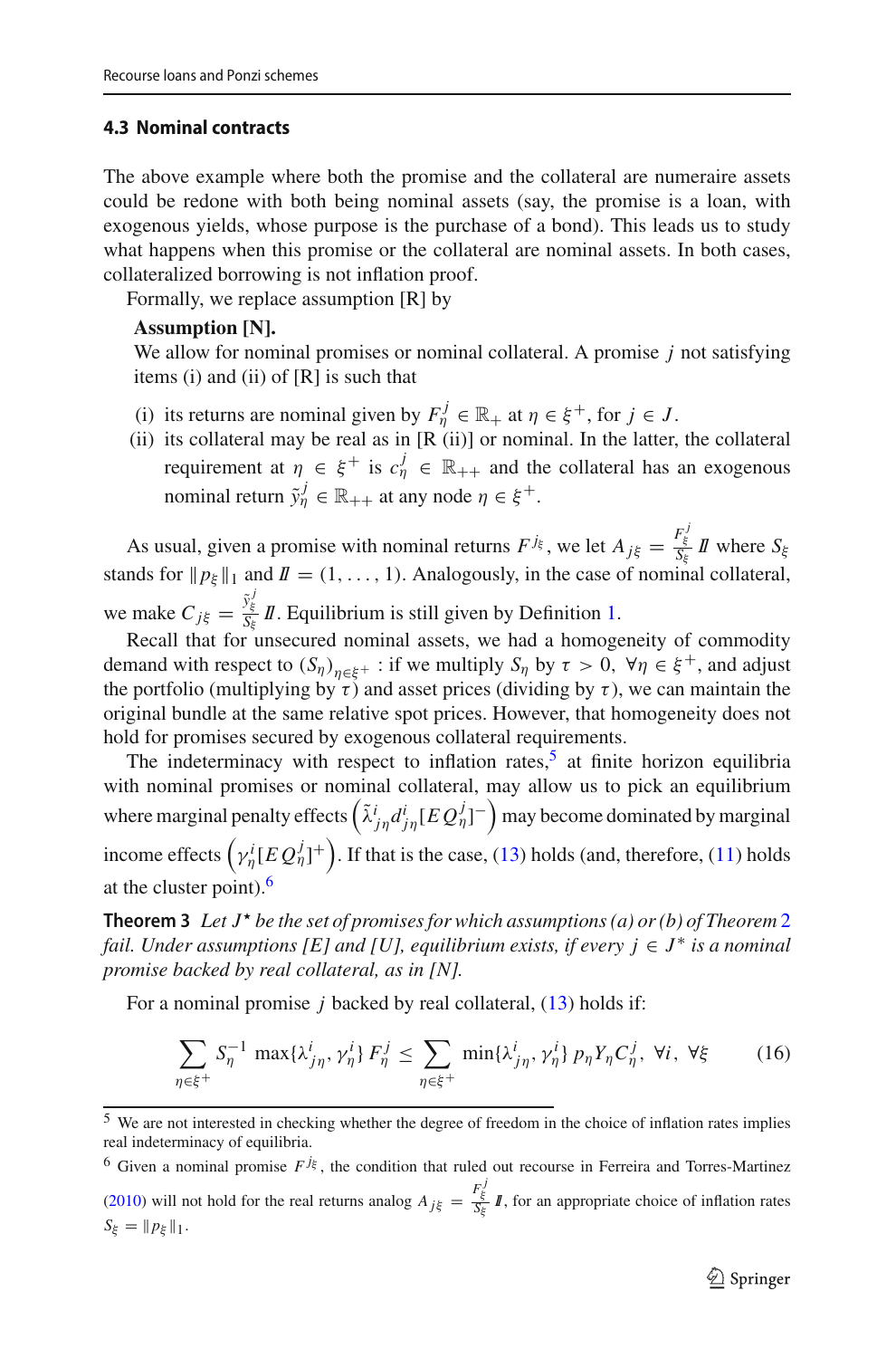Theorem [3](#page-14-0) allows for direct utility gains from collateral in the case of nominal promises backed by real collateral, by showing that [\(16\)](#page-14-4) holds for every agent. If the inequality in [\(16\)](#page-14-4) held for just one agent and there were no utility gains from collateral, then the condition in Theorem [1](#page-6-3) would still be verified and there would exist an equilibrium for the infinite horizon economy. The next example illustrates this case, actually in an economy where the nominal promise/real collateral contract coexists with a nominal promise/nominal collateral contract with endogenous margins.

For a nominal promise backed by a nominal collateral,  $(13)$  holds if:

<span id="page-15-1"></span>
$$
\sum_{\eta \in \xi^+} S_{\eta}^{-1} \, \max\{\lambda_{j\eta}^i, \gamma_{\eta}^i\} \, F_{\eta}^j \le \sum_{\eta \in \xi^+} S_{\eta}^{-1} \, \min\{\lambda_{j\eta}^i, \gamma_{\eta}^i\} \, \tilde{\mathbf{y}}_{\eta}^j \, C_{j\xi}, \, \forall i, \, \forall \xi \tag{17}
$$

<span id="page-15-0"></span>**Example 3** For the economy of Example [2](#page-12-0) take agent *a* and the pair of contracts: one nominal-real with  $F_{u_{\xi}}^1 = 1$ ,  $F_{d_{\xi}}^1 = 2$  and  $Y_{u_{\xi}} = (1, 0)$ ,  $Y_{d_{\xi}} = (1, 0)$ ,  $C^1 = (0, 1)$ and another nominal-nominal with  $F_{u_{\xi}}^2 = 1$ ,  $F_{d_{\xi}}^2 = 3$  and  $\tilde{y}_{u_{\xi}} = \tilde{y}_{d_{\xi}} = 1$ ,  $c^2$  to be determined. For  $\lambda_{j\eta}^a = \beta^{t_{\eta}} \left(\frac{1}{2}\right)^{t_{\eta}} \sigma_{\eta}^{a}$ , let  $\sigma_{u_{\xi}}^{a} = 2$  and  $\sigma_{\eta}^{a}{}^{j} = 1$  otherwise  $(j = 1, 2)$ . *Claim*  $3(i)$ *: conditions* [\(16\)](#page-14-4) *and* [\(17\)](#page-15-1) *hold* (for  $j = 1$  *and*  $j = 2$ *, respectively), with an exogenous collateral requirement for*  $j = 1$  *and endogenous ones for*  $j = 2$ *.* 

These conditions are:

$$
2S_{u_{\xi}}^{-1}F_{u_{\xi}}^{1} + S_{d_{\xi}}^{-1}F_{d_{\xi}}^{1} \leq Y_{u_{\xi}} + Y_{d_{\xi}},
$$
  

$$
2S_{u_{\xi}}^{-1}F_{u_{\xi}}^{2} + S_{d_{\xi}}^{-1}F_{d_{\xi}}^{2} \leq (S_{u_{\xi}}^{-1} \tilde{y}_{u_{\xi}} + S_{d_{\xi}}^{-1} \tilde{y}_{d_{\xi}}) c^{2}.
$$

Holding as equalities for  $S_{u_{\xi}}^{-1} = S_{d_{\xi}}^{-1} = 0.5$  and  $c^2 = 2.5$ , implying that at  $u_{\xi}$ , both promises are above collateral values (with opportunity for default, which will not be used as  $\lambda_{u_{\xi}}^{aj} > \gamma_{u_{\xi}}^{a}$ ) while at  $d_{\xi}$  the first promise matches the collateral values whereas the second one falls below it.

## **5 Concluding remarks**

Non-recourse loans have the beauty of eliminating Ponzi schemes and, therefore, the infinite-horizon economy has an equilibrium under the same costless assumptions that made the finite-horizon economy avoid the well-known Hart's problem. There are, however, many credit contracts that are recourse and arguments that may explain why for some particular contracts recourse is more appealing, but we should ask ourselves why do they hold on in an open end framework. Our paper addresses this question.

Apart from the cases of mortgages in Europe and in most (37) of the US states, there are other examples of recourse collateralized loans. The most important are the security financing transactions (SFT), which take either the form of repo or security lending. In the former, a security serves as collateral for a cash loan (possibly for the purchase of the security itself), whereas in the latter a security is being lent against a collateral that can be either cash or another security. In both types of SFT, failure to redeliver the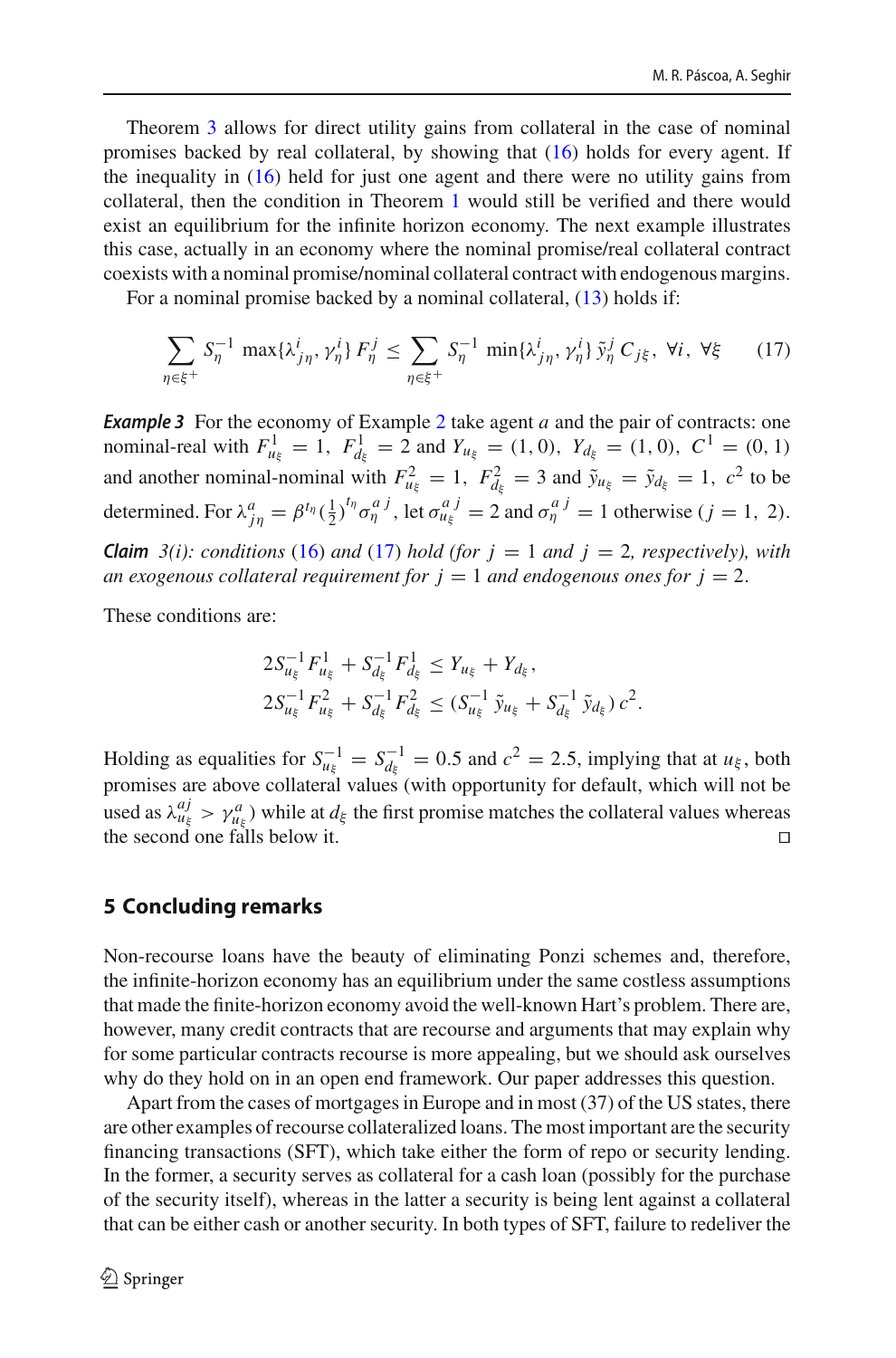lent object constitutes an event of default and triggers bankruptcy. More precisely, the lender of cash in repo or the lender of the security who are both holding the collateral can dispose of it (there is no automatic stay) and then the remaining value of the loan (not covered by the current collateral value) will be claimed from the defaulter's liquidated estate. There was only a brief exception to this, when the Fed allowed repo to be non-recourse in a short period in the aftermath of Lehman Brothers bankruptcy.

Our model is quite general and abstracts from institutional details that different recourse loans may have.[7](#page-16-1) It is, however, a first step toward understanding why is recourse borrowing compatible with open end equilibrium (where either successive term loans become chained or an open end loan is present). We focus on the case of recourse due to the presence of a utility penalty on default. This case tries to capture non-explicit pecuniary, reputational or credit access penalties and is sometimes regarded as an approximate proxy for more elaborate forms of recourse. Our results show that while open end equilibrium does not exist in the same straightforward way as it did in non-recourse, there are nevertheless interesting cases, relevant for observed recourse contracts, where equilibrium exists, such as the case of moderate utility penalties combined with non-consumed collateral (as in the above STFs or in loans for the purchase of equipment) and the case of nominal promises backed by real collateral (as in most mortgages, where payments are not indexed to commodity prices).

Moreover, in our work, recourse is not just an ex ante scenario. We illustrate (in Example [2\)](#page-12-0) how harsh utility penalties induce actual recourse (debts repayments above the minimal repayment) while still allowing for nonnegative haircuts, as desired to avoid Ponzi schemes, and equilibrium is shown to exist. We illustrate also (in Example [1\)](#page-8-0) why absence of such schemes is not enough to ensure infinite horizon equilibrium when there are direct utility gains from the consumption of the collateral.

**Open Access** This article is distributed under the terms of the Creative Commons Attribution 4.0 International License [\(http://creativecommons.org/licenses/by/4.0/\)](http://creativecommons.org/licenses/by/4.0/), which permits unrestricted use, distribution, and reproduction in any medium, provided you give appropriate credit to the original author(s) and the source, provide a link to the Creative Commons license, and indicate if changes were made.

# **6 Appendix**

### <span id="page-16-0"></span>**6.1 On Sect. [3](#page-5-0)**

#### **Proof of the Proposition:**

For each node ξ , we define the Lagrangian function for agent *i* as:

$$
L_{\xi}^{i}(Z_{\xi}, Z_{\xi^{-}}, \gamma, p, q, K) = v_{\xi}^{i}(\tilde{x}_{\xi}) - \sum_{j} \tilde{\lambda}_{j\xi}^{i} [\psi_{j\xi}^{i}]^{+}
$$

$$
-\gamma_{\xi} \left[ p_{\xi}(\tilde{x}_{\xi}^{i} - \omega_{\xi}^{i} - Y_{\xi}\tilde{x}_{\xi^{-}}^{i}) + q_{\xi}(\theta_{\xi}^{i} - \varphi_{\xi}^{i}) \right]
$$

<span id="page-16-1"></span><sup>7</sup> For finite horizon general equilibrium models that capture these institutional details, see Araujo and Pásco[a](#page-22-1) [\(2002\)](#page-22-1) on recourse and unsecured loans and Poblete-Cazenave and Torres-Martine[z](#page-23-11) [\(2013](#page-23-11)) on limited recourse and secured loans.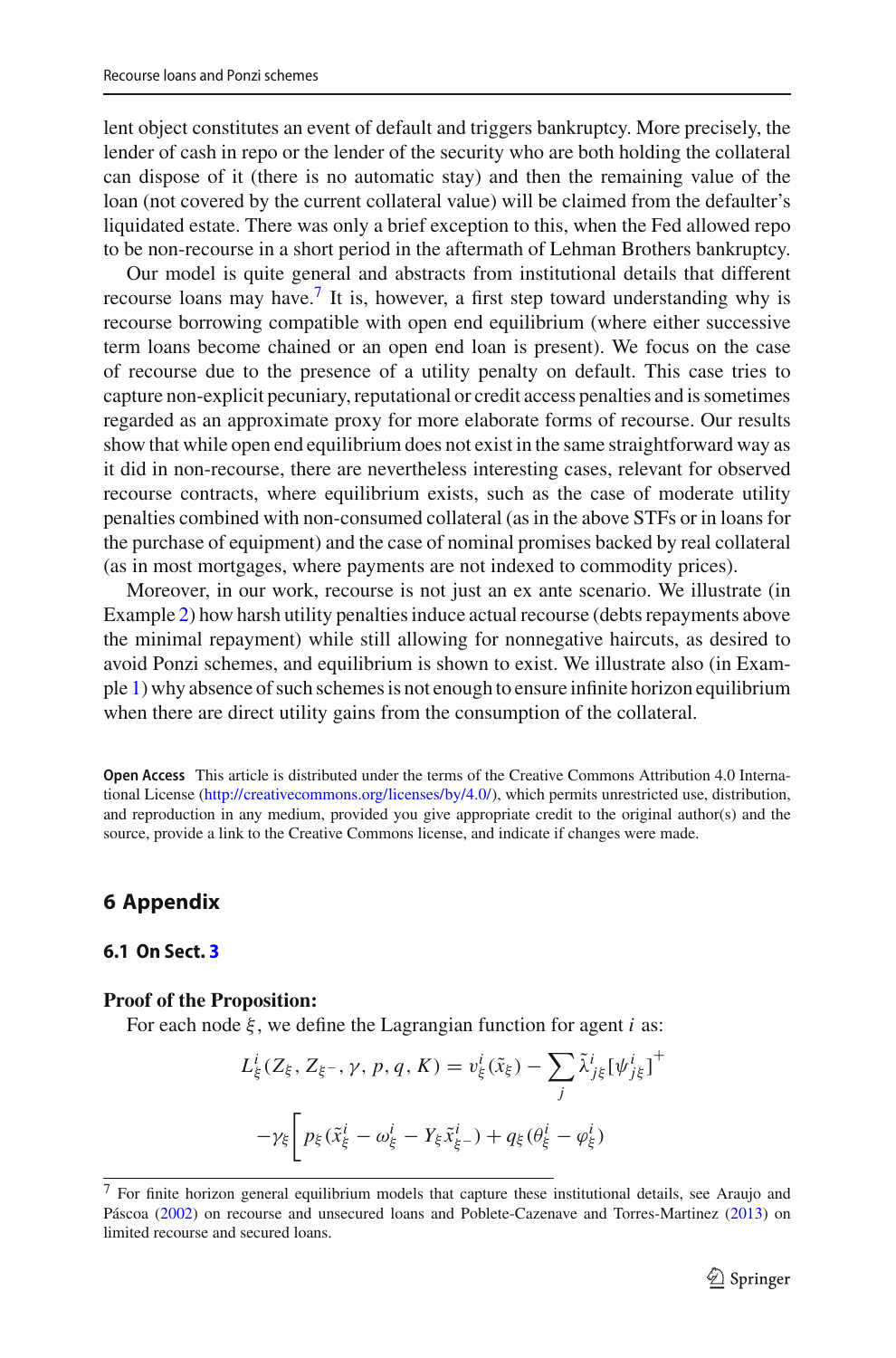$$
-\sum_{j} \psi_{j\xi}^{i} - \sum_{j} p_{\xi} A_{j\xi} (K_{j\xi} \theta_{j\xi}^{i} - \varphi_{j\xi}^{i})
$$

$$
-\sum_{j} \rho_{\xi}^{j} \left[ \psi_{j\xi}^{i} - (p_{\xi} A_{j\xi} - M_{j\xi}) \varphi_{j\xi}^{i} - \right].
$$

For  $L_{\xi_0}^i$  to be well defined, we set  $Z_{\xi_0^-} = (0, 0, 0, 0, ...)$ .

(1) The claim in Proposition 1 on *Euler conditions* is as in Páscoa and Seghi[r](#page-23-3) [\(2009\)](#page-23-3) and can be proven using the Kuhn–Tucker conditions of finite horizon truncated problems and making the horizon go to infinity (as in Araujo et al[.](#page-23-12) [2011b](#page-23-12)). In fact, for each node, the sequence of Kuhn–Tucker multipliers has a cluster point, as the next lemma establishes.

A finite horizon *H truncated problem* is defined by imposing on the optimization problem described in Sect. [2](#page-2-0) the additional constraints  $(\theta_{\xi}, \varphi_{\xi}) = 0$  for  $t(\xi) \geq H$  and  $(x_{\xi}, \psi_{\xi}) = 0$  for  $t(\xi) > H$ .

Let us start by recalling the *saddle point property* [see Rockafellar [\(1997](#page-23-13)), Theorem 38.3]. For any finite horizon *H* truncated problem, at an optimal plan ( $Z^{iH}$ , *p*, *q*, *K*) and for any nonnegative plan  $(Z_{\xi})_{\xi \in D^H}$  we have

<span id="page-17-0"></span>
$$
\sum_{\xi \in D^H} L^i_{\xi} (Z_{\xi}, Z_{\xi^-}, \gamma^{iH}, p, q, K) \le \Pi^i (Z^{iH}; p, q, K)
$$
 (18)

<span id="page-17-1"></span>By appropriately choosing the plan  $(Z_{\xi})_{\xi \in D^H}$ , we get the following result.

**Lemma 1** *For each node*  $\xi \in D$  *and for any economy with finite horizon*  $H \ge t_{\xi}$ *, one has:*  $0 \le \gamma_{\xi}^{iH} < \frac{U^{i}(\Omega)}{\underline{W_{\xi}^{i}} || p_{\xi} ||_{1}}$ .

*Proof* For  $t \leq H$ , let  $Z = (Z_{\xi})_{\xi \in D^H}$  be such that  $Z_{\xi} = (\mathcal{W}_{\xi}^i, 0, 0, 0)$  if  $\xi \in D^{t-1}$ and  $Z_{\xi} = 0$  otherwise. By [\(18\)](#page-17-0) we get

$$
\sum_{\xi \in D^t} L_{\xi^i} (Z_{\xi}^{iH}, Z_{\xi^-}^{iH}, \gamma_{\xi}^{iH}, p, q, K) \le \sum_{\xi \in D^H} v_{\xi}^i (\tilde{x}_{\xi}^{iH}). \tag{19}
$$

Hence,  $\Sigma$ ξ∈*Dt*  $\gamma_{\xi}^{i\,H}p_{\xi}\mathcal{W}_{\xi}^{i}\leq\sum_{i,j}$ ξ∈*D<sup>H</sup>*  $v^i_\xi(\tilde{x}^{iH}_\xi)$ , where  $v^i_\xi(\tilde{x}^{iH}_\xi) \le v^i_\xi(\Omega_\xi)$ .

It follows from Lemma [1](#page-17-1) that multipliers  $\gamma_{\xi}^{iH}$  have upper bounds  $\overline{\gamma}_{\xi}^{i}$  that are independent of the terminal horizon *H* of the economy, since  $\frac{W_{\xi}^{i}}{g} > 0$  by Assumption [E]. Moreover, it follows from Eq. [\(5\)](#page-5-3) that  $\rho_{\xi}^{iH}$  also has an upper bound independent of *H*. Letting  $H \to \infty$ , we can find cluster points, for the product topology of the countable event tree, of the sequences  $(\gamma_{\xi}^{iH}, \rho_{\xi}^{iH}, (Z_{\xi}^{iH})_i)$ . Denote these cluster points by  $(\gamma_{\xi}^{i}, \rho_{\xi}^{i}, (Z_{\xi}^{i})_{i})$ ). We still have  $\gamma_{\xi}^{i} < \frac{U^{i}(\Omega)}{W_{\xi}^{i} || p_{\xi} ||_{1}}$ .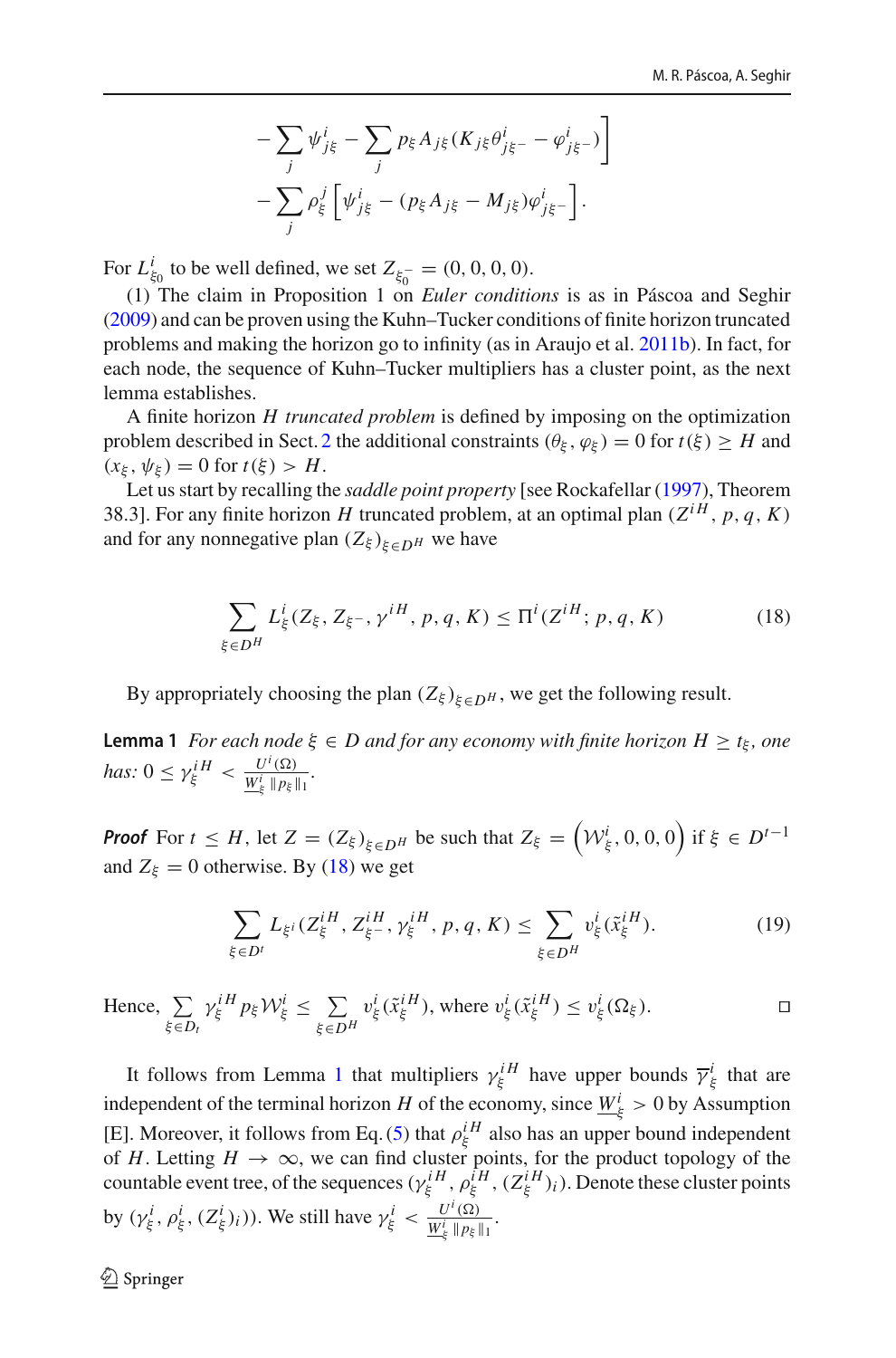Now, let the vectors  $L^i_{1 \xi}$  and  $L^i_{2 \xi}$  be partial supergradients of  $L^i_{\xi}(Z^i, \gamma^i, p, q, K)$ with respect to the current and past decision variables, respectively.

The proof that Euler conditions hold at an optimal plan for the infinite horizon problem then follows as in Araujo et al[.](#page-23-12) [\(2011b](#page-23-12)), proof of item (i) of Proposition 1. We get the following relations,

<span id="page-18-1"></span>
$$
L_{1\xi}^{i}(\overline{Z}^{i}) + \sum_{\eta \in \xi^{+}} L_{2\eta}^{i}(\overline{Z}^{i}) \le 0,
$$
\n(20)

$$
\left(L_1^i \xi(\overline{Z}^i) + \sum_{\eta \in \xi^+} L_{2\eta}^i(\overline{Z}^i)\right) \overline{Z}_{\xi}^i = 0. \tag{21}
$$

which are equivalent to the Euler conditions.

(2) The fulfillment of *the transversality condition* [\(9\)](#page-6-0) follows from the saddle point property:

**Claim** 
$$
\sum_{\xi: t_{\xi}=T} \sum_{\eta \in \xi^{+}} L_{2\eta}^{i}(\overline{Z}^{i}) \overline{Z}_{\xi}^{i} \leq \sum_{\xi \in D \setminus D^{T-1}} v_{\xi}^{i}(\overline{Z}_{\xi}^{i}).
$$

This claim can be established using [\(18\)](#page-17-0) where for  $T \leq H$  we let  $(Z_{\xi})_{\xi \in D}$ *T* be such that  $Z_{\xi} = \overline{Z}_{\xi}^{iH} \chi_{D^{T-1}}(\xi)$ . Then  $\sum_{\xi: t_{\xi}=T} \sum_{\eta \in \xi^{+}} L_{2\eta}^{i}(\overline{Z}^{iH}) \overline{Z}_{\xi}^{iH} + \sum_{\xi \in D^{H} \setminus D^{T-1}} \gamma_{\xi}^{iH}$  $p_{\xi} \omega_{\xi}^{i} \leq \sum_{\xi \in D^{H} \setminus D^{T-1}} (v_{\xi}^{i}(\overline{Z}_{\xi}^{iH}) - v_{\xi}^{i}(0)).$  We let  $H \to \infty$  and get the claimed inequality.  $\Box$ 

The claim implies that

<span id="page-18-0"></span>
$$
\limsup_{T} \sum_{\xi: t_{\xi}=T} \sum_{\eta \in \xi^{+}} L_{2\eta}^{i}(\overline{Z}^{i}) \overline{Z}_{\xi}^{i} \le 0.
$$
 (22)

*Claim* [\(9\)](#page-6-0) *holds if and only if* [\(22\)](#page-18-0) *holds.*

#### In fact,

 $\textstyle \sum_{\eta\in \xi^+} L^i_{2\,\eta}(\overline{Z}^i)\overline{Z}^i_{\xi} = -[L^i_{1x\,\xi}(\overline{Z}^i)\overline{x}^i_{\xi} + L^i_{1\theta\,\xi}(\overline{Z}^i)\overline{\theta}^i_{\xi} + L^i_{1\varphi\,\xi}(\overline{Z}^i)\overline{\varphi}^i_{\xi} + L^i_{1\psi\,\xi}(\overline{Z}^i)\overline{\psi}^i_{\xi}].$ where  $L^i_{1\psi\xi}(\overline{\psi}^i)\overline{\psi}^i_{\xi} = 0$  by [\(5\)](#page-5-3). Then, [\(22\)](#page-18-0) is equivalent to [\(9\)](#page-6-0).

This concludes the proof of Proposition 1.

### *On Remark* [1:](#page-6-4)

Condition [\(10\)](#page-6-1) holds if and only if  $\liminf_{T} \sum_{\xi: t_{\xi}=T} (L_{1\varphi \xi}^{i}(\overline{Z}^{i})\overline{\varphi}_{\xi}^{i}) \geq 0.$ (a) To see that  $(9)$  implies  $(10)$ , let us show that  $\liminf_{T} \sum_{\xi: t_{\xi}=T} (L_{1\varphi\xi}^{i}(\overline{Z}^{i})\overline{\varphi}_{\xi}^{i}) \ge \liminf_{T} \sum_{\xi: t_{\xi}=T} (L_{1\xi}^{i}(\overline{Z}^{i})\overline{Z}_{\xi}^{i})$ It is enough to show that  $\liminf_{T} \sum_{\xi: t_{\xi}=T} (L_{1\varphi\xi}^{i}(\overline{Z}^{i})\overline{\varphi}_{\xi}^{i} - L_{1\xi}^{i}(\overline{Z}^{i})\overline{Z}_{\xi}^{i}) \geq 0$ , which by  $(5)$  is equivalent to lim sup *T*  $\sum_{\xi: t_{\xi}=T} (L_{1x\,\xi}^i(\overline{Z}^i)\overline{x}_{\xi}^i + L_{1\theta\,\xi}^i(\overline{Z}^i)\overline{\theta}_{\xi}^i$  $\binom{n}{\xi} \leq 0.$ The latter follows from  $L^i_{1x\xi}(\overline{Z}^i)\overline{x}^i_{\xi}$  and  $L^i_{1\theta\xi}(\overline{Z}^i)\overline{\theta}^i_{\xi}$  being both non-positive [by [\(21\)](#page-18-1) since at  $\eta \in \xi^+$  we have  $L^i_{2x\eta}(\overline{Z}^i)\overline{x}^i_{\xi} \ge 0$  and  $L^i_{2\theta\eta}(\overline{Z}^i)\overline{\theta}^i_{\xi} \ge 0$ .

 $\mathcal{D}$  Springer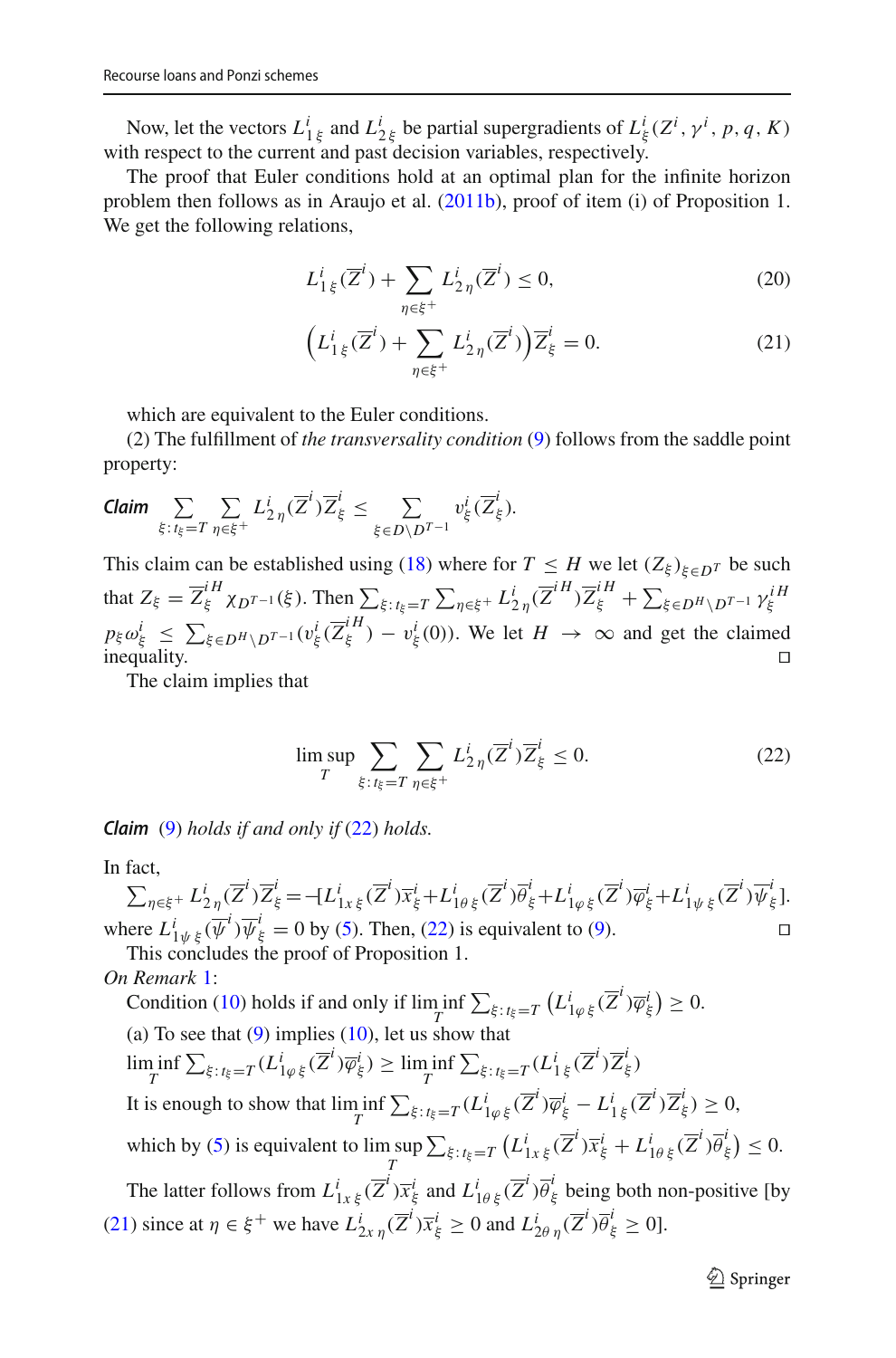(b) Let us see that [\(10\)](#page-6-1) implies [\(9\)](#page-6-0) when  $\theta^{i} = 0$  and consumer *i* does not consume more of any durable good than the collateral bundle. These two assumptions imply that  $L^i_{1x\,\xi}(\overline{Z}^i)\overline{x}^i_{\xi} = 0$  and  $L^i_{1\theta\,\xi}(\overline{Z}^i)\overline{\theta}^i_{\xi} = 0$ . So,  $\limsup_{T \to \xi} \sum_{\xi: t_{\xi}=T} (-L^i_{1\varphi\,\xi}(\overline{Z}^i)\overline{\varphi}^i_{\xi}) =$ *T*

 $\limsup_{T} \sum_{\xi: t_{\xi}=T} L_{1\varphi \xi}^{i}(\overline{Z}^{i}) \overline{\varphi}_{\xi}^{i}.$ *T On Remark* [2:](#page-6-5)

The existence of a cluster point follows from the fact that equilibrium allocations  $Z^{iH} \equiv (x^{iH}, \theta^{iH}, \phi^{iH}, \psi^{iH})$  of finite horizon economies have upper bounds, uniformly on the horizon  $H$  (for portfolios this follows from the collateral requirements and assumption [E]). Actually, equilibrium prices and the associated equilibrium multipliers also have uniform upper bounds: we normalize prices by placing  $(p_{\xi}, q_{\xi})$  in the  $G + J_{\xi} - 1$  dimensional simplex and multipliers ( $\gamma_{\xi}^{i}$ ,  $\rho_{j\xi}$ ) have upper bounds that are independent of prices and of the terminal horizon  $T$ , as established in Remark A.1 in the Appendix. So, node by node, equilibrium variables (prices, delivery rates, allocations, multipliers and the above supergradients) of all finite-horizon economies have common upper bounds.

Then the sequence  $(p^H, q^H, K^H, (Z^{iH}, \gamma^{iH}, \rho^{iH}, d^{iH})_i)$  of equilibrium prices, allocations, multipliers and supergradients of the functions  $max\{0, \cdot\}$  verify the Kuhn– Tucker conditions, for the truncated economies. This sequence has, node by node, a cluster point  $\left(p, q, K, (Z^i, \gamma^i, \rho^i, d^i)_i\right)$  satisfying Euler conditions. Observe that at the price cluster point *p*, the payoff functions are well defined, as  $p_{\xi} > 0$  at any node  $\xi$ , by the following lemma.

<span id="page-19-0"></span>**Lemma 2** *At each node, the sum of spot prices is bounded away from zero, uniformly in the finite horizon H and, therefore, also bounded away from zero in the infinite-horizon economy.*

This follows from Lemma [3](#page-20-0) as in part (b) of Lemma A.2 in Páscoa and Seghi[r](#page-23-3) [\(2009](#page-23-3)). We have  $\frac{q_{\xi}^{j}}{\sum_{g} p_{\xi g}} \leq \overline{C}_{\xi}^{j} + \frac{1}{r_{\xi}^{i}(\boldsymbol{I})} \sum_{\eta \in \xi^{+}}$  $\frac{\tilde{\lambda}_{j\eta}\overline{A}_{\eta}^{j}}{\underline{b}_{\eta}} \equiv m_{\xi}^{j}$  and  $\sum_{g} p_{\xi g} \geq (1 + \sum_{j} m_{\xi}^{j})^{-1}$ .  $\Box$ 

*Observation 1*: if *C*, *A* and  $\lambda$  are uniformly bounded on the event tree,  $b \gg 0$  and the instantaneous utility  $v_{\xi}^{i}$  is node-invariant, then the positive lower bound refereed to in Lemma [2](#page-19-0) is uniform across nodes, denoted by  $p \in \mathbb{R}_+$ .

*Observation 2*: under the conditions in Observation 1,  $\gamma_{\xi}^{i}$  has a uniform upper bound on the event tree, provided that  $\underline{\mathcal{W}}_{\xi}^{i} \gg 0$ .

*Proof of Theorem [1.](#page-6-3)* To shorten the notation, we omit in this proof the dependence of the Lagrangian on prices (as these are fixed in this proof) and write  $L^i_{\xi}(Z) \equiv$  $L^i_\xi(Z_\xi, Z_{\xi^-}, \gamma, p, q, K)$ .

Let 
$$
\Pi^{i}(\mathbf{x}^i, \theta^i, \varphi^i, \psi^i) := \sum_{\xi \in D^T} v_{\xi}^i(\tilde{x}_{\xi}^i) - \sum_{\xi \in D^T \setminus \{xi\}} \sum_{j \in J(\xi^-)} \tilde{\lambda}_{j\xi}^i [\psi_{j\xi}^i]^+
$$
  
Then,  $\Pi^{i}(\mathbf{Z}) - \Pi^{i}(\overline{\mathbf{Z}}^i) \le \sum_{\xi: t_{\xi} \le T} \left( L_{\xi}^i(\mathbf{Z}) - L_{\xi}^i(\overline{\mathbf{Z}}^i) \right) \le$ 

$$
\sum_{\xi: t_{\xi} \leq T} \left( L_{1\xi}^{i} (\overline{Z}^{i}) (Z_{\xi} - \overline{Z}_{\xi}^{i}) + L_{2\xi}^{i} (\overline{Z}^{i}) (Z_{\xi^{-}}) - \overline{Z}_{\xi^{-}}^{i}) \right)
$$

 $\textcircled{2}$  Springer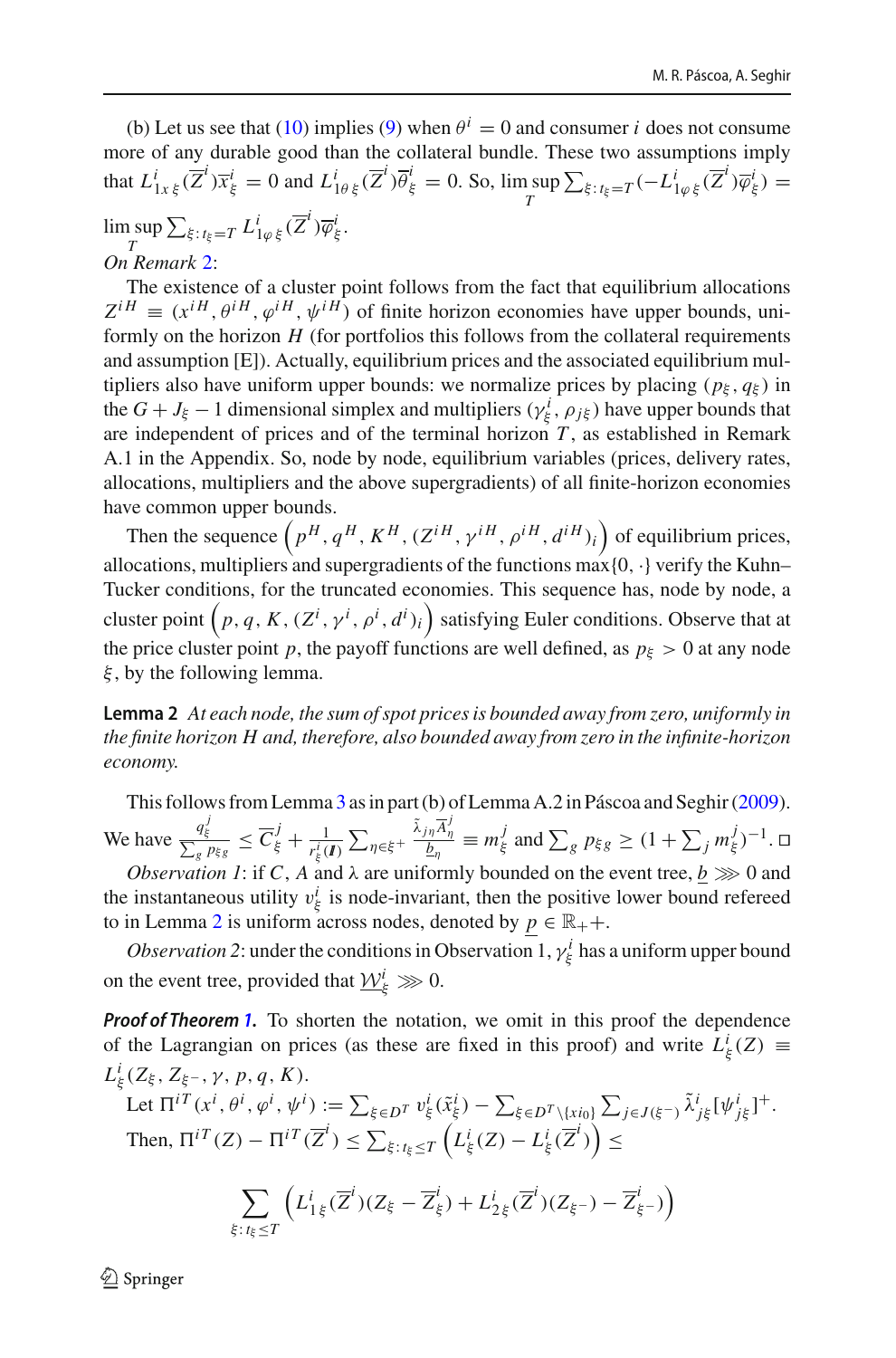$$
= \sum_{\xi: t_{\xi} < T} \left( L_{1\xi}^i(\overline{Z}^i) + \sum_{\eta \in \xi^+} L_{2\eta}^i(\overline{Z}^i) \right) Z_{\xi}
$$
  
+ 
$$
\sum_{\xi: t_{\xi} = T} L_{1\xi}^i(\overline{Z}^i) Z_{\xi} - \sum_{\xi: t_{\xi} = T} L_{1\xi}^i(\overline{Z}^i) \overline{Z}_{\xi}^i.
$$

Now, the transversality condition [\(9\)](#page-6-0) implies  $\limsup_{T} \sum_{\xi: t_{\xi}=T} \sum_{\eta \in \xi^{+}} L_{2\eta}^{i}(\overline{Z}^{i}) \overline{Z}_{\xi}^{i}$ *T*  $\leq$  0. Thus, by [\(20\)](#page-18-1) and [\(21\)](#page-18-1),  $\limsup$  $\left(\Pi^{iT}(Z) - \Pi^{iT}(\overline{Z}^i)\right) \leq \limsup_T$  $\sum_{\xi: t_{\xi}=T}$  $L_{1\xi}^i(\overline{Z}^i)Z_{\xi}$ . Now,  $L_{1\xi}^i(\overline{Z})Z_{\xi} = \left(v_{\xi}^{i'}(\overline{Z}) - \gamma_{\xi}^i p_{\xi}\right)x_{\xi} - \gamma_{\xi}^i q_{\xi} \theta_{\xi} + \left(v_{\xi}^{i'}(\overline{Z})C_{\xi} - \gamma_{\xi}^i (p_{\xi} C_{\xi} - \theta_{\xi}^i p_{\xi})\right)x_{\xi}$  $q_{\xi}$ ) $\varphi_{\xi} - \left(\tilde{\lambda}_{j\xi}^{i}d_{j\xi}^{i} + \rho_{j\xi} - \gamma_{\xi}^{i}\right)\psi_{j\xi}^{i}$ . Here,  $v_{\xi}^{i'}(\overline{Z}) - \gamma_{\xi}^{i}p_{\xi} \leq -\sum_{\eta \in \xi^{+}} \gamma_{\eta}^{i}p_{\eta}Y_{\eta} \leq 0$ and  $\tilde{\lambda}^i_{j\xi}d^i_{j\xi} + \rho_{j\xi} - \gamma^i_{\xi}$  $\zeta_{\xi}^{l} = 0.$ 

### <span id="page-20-1"></span>**6.2 On Sect. [4](#page-10-1)**

<span id="page-20-0"></span>**Lemma 3** *Let*  $W_{\xi} = \sum_{i} W_{\xi}^{i}$ . Given any bundle  $\kappa_{\xi} \in \mathbb{R}_{++}^G$ , the directional derivative  $(v_{\xi}^i)'(.)\kappa_{\xi}$  has a positive lower bound  $r^i(\kappa_{\xi})$  on the set of bundles  $\{z \in \mathbb{R}^G_{++} : z \leq \mathcal{W}_{\xi}\}.$ 

We can take  $\kappa_{\xi} = I \mathbf{I}$  or  $\kappa_{\xi} = e_{\xi}$  or even  $\kappa_{\xi}$  being the  $\hat{g}$ -th canonical vector.

*Proof* Denote by  $S(0, h)$  the sphere with center 0 and radius *h* and let  $B(0, h)$  be the open ball bounded by *S*(0, *h*). For any  $\epsilon > 0$  let  $\tilde{S}$  be the translation of *S*(0,  $\mathcal{W}_{\xi}$ ) ∩  $\mathbb{R}^G_+$ by the vector  $\varepsilon \kappa_{\xi} \in \mathbb{R}^G_+$ , that is,  $\tilde{S} := S(0, \mathcal{W}_{\xi}) \cap \mathbb{R}^G_+ + \varepsilon \kappa_{\xi}$ , which is a compact set.

For  $y \in S(0, \mathcal{W}_\xi) \cap \mathbb{R}^G_+$ , let  $T_y$  be the affine set that runs through y in the direction of  $\kappa_{\xi}$ , that is,  $T_y = \{z \in \mathbb{R}^G : z = a\kappa_{\xi} + y$ , for some *a*}. Let  $z_y$  be the point where the line  $T_v$  hits the spherical sector  $\tilde{S}$ . Actually,  $\tilde{S}$  is the set of such points  $z_v$ .

Now, the concavity of  $v^i$  implies the monotonicity of the directional derivative  $(v_{\xi}^i)'(.)\kappa_{\xi}$  on  $T_y$ . Hence, for any  $z \in T_y \cap B(0, \mathcal{W}_{\xi}) \cap \mathbb{R}^G_{++}$ , we have  $(v_{\xi}^i)'(z)\kappa_{\xi} \ge$  $(v^i_\xi)'(z_y)\kappa_\xi$ . We know that  $(v^i_\xi)'(z_y)\kappa_\xi > 0$  by monotonicity of  $v^i$ . Concavity implies the continuity of directional derivatives and, therefore, we can say that the set  $\hat{S}$  :=  $\{(v_{\xi}^{i})'(z_{y})\kappa_{\xi}, \text{ for some } y\}$  is a continuous image of the compact set  $\tilde{S}$ . Then,  $\hat{S}$  is a compact set of positive real numbers, hence it has a positive lower bound, which we denote by  $r^i_\xi(\kappa_\xi)$ .  $\frac{l}{\xi}(\kappa_{\xi})$ .

*Observation 3*: If  $W_{g\xi}$  has a uniform upper bound  $\overline{W}_g$  for each good *g* and the instantaneous utility  $v_{\xi}^{i}$  is node-invariant, then, given a bundle  $\kappa \in \mathbb{R}_{++}^{G}$ , the positive lower bound referred to in Lemma A.1 is uniform across nodes, denoted by  $r^i(\kappa)$ . This follows by adapting the proof of the lemma using  $\overline{W}$  instead of  $W_{\xi}$ .

*Proof of Theorem [2.](#page-10-0)* Both along the sequence of finite economies equilibrium and at the limit point of the relevant subsequence, we have, by [\(8\)](#page-5-3), that  $\lambda^i_{\ j\xi} < r^i_{\xi}(e_{\xi})$  implies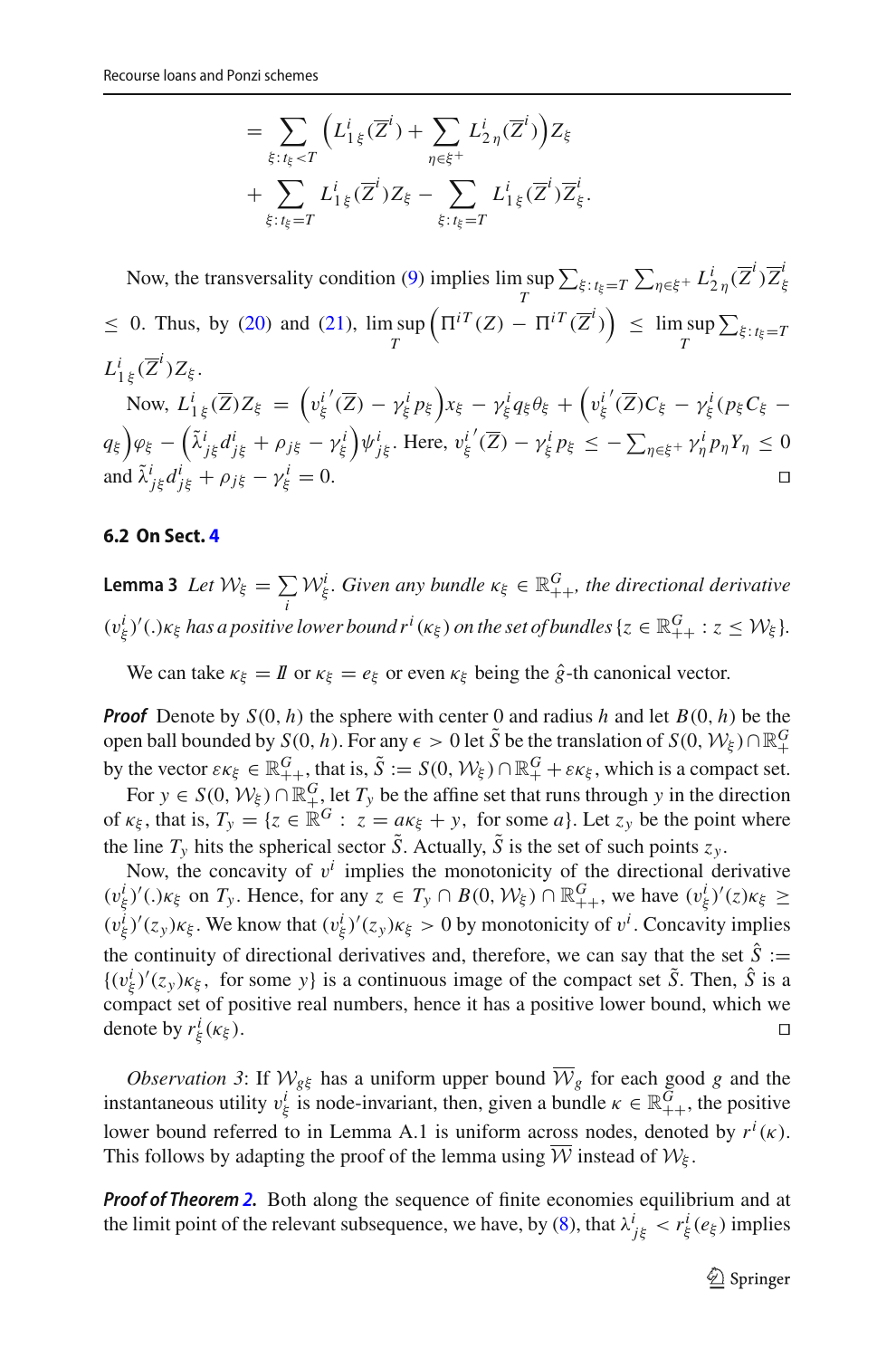$\tilde{\lambda}^i_{j\xi} < \gamma^i_{\xi}$ . It follows, by [\(5\)](#page-5-3), that  $\rho^i_{j\xi} > 0$  and, therefore, the delivery is  $M_{j\xi}\varphi^i_{j\xi}$ . Suppose that for any agent [\(6\)](#page-5-3) cannot hold with  $d_{in} = 0$ ,  $\forall \eta \in \xi^+$  [otherwise we get immediately  $p_{\xi} C_{j\xi} \ge q_{\xi}^{j}$ , by [\(6\)](#page-5-3)].

If promise *j* is traded at  $\xi$ , we get  $K_{j\eta} = \frac{M_{j\eta}}{p_{\eta}A_{j\eta}}$  for  $\eta \in \xi^+$  (along that subsequence and at its limit point) and  $(7)$  holds as equality for some agent. Combining with  $(8)$ , we get  $p_{\xi}C_{j\xi} \ge q_{\xi}^{j}$ , as for *this* agent we have:

<span id="page-21-0"></span>
$$
\gamma_{\xi}^{i}\left(p_{\xi}C_{j\xi}-q_{\xi}^{j}\right)\geq v_{\xi}'(\overline{x}_{\xi}^{i})C_{j\xi}+\sum_{\eta\in\xi^{+}}\gamma_{\eta}^{i}\left(p_{\eta}Y_{\eta}C_{j\xi}-M_{j\eta}\right)\geq 0,\qquad(23)
$$

If promise *j* is not traded, but was traded along a subsequence (of the above subsequence), the above argument still applies. Otherwise, we can reset  $K_{j\eta} = \frac{M_{j\eta}}{p_{\xi}A_{j\xi}}$ [in fact, [\(7\)](#page-5-3) remains true as we just lower the right hand side]. Now, if [\(7\)](#page-5-3) holds with strict inequality for every agent, with  $K_{j\eta} = \frac{M_{j\eta}}{p_{\xi}A_{j\xi}}$ , we lower  $q_{\xi}^{j}$ , until  $q_{\xi}^{j} = \max_{i} \sum_{\eta \in \xi^{+}}$  $\frac{\gamma_{\eta}^{i}}{\gamma_{\xi}^{i}} M_{j\eta}$  [notice that [\(6\)](#page-5-3) still holds, as we just raise the left-hand side]. The agent(s) for whom this maximum occurs will have [\(23\)](#page-21-0) satisfied and, therefore,  $p_{\xi} C_{j\xi} \ge q_{\xi}^{j}$ .

Actually the above resetting of  $q_{\xi}^{j}$ ,  $K_{j\eta}$  and  $d_{j\eta}$  (for  $\eta \in \xi^{+}$ ) when asset *j* is not traded at node  $\xi$ , along any subsequence of truncated economies equilibria, could be done already along the relevant converging subsequence (rather than by modifying the limit point), so we are back in the exact setting addressed by Theorem [1,](#page-6-3) knowing that  $p_{\xi} C_{j\xi} \geq q_{\xi}^{j}$ .

When the collateral does not yield any utility gains, condition [\(11\)](#page-7-0) holds.  $\square$ 

It can be seen from the proof of Theorem [2](#page-10-0) that agents who have [\(7\)](#page-5-3) holding with equality, for every promise, beyond some node  $\xi$ , will have [\(23\)](#page-21-0) satisfied at these nodes for all promises and, therefore, have no opportunities for doing generalized Ponzi schemes. So, only agents that do not purchase some promise at each node would have an opportunity to do a generalized Ponzi scheme.

*Proof of Theorem [3](#page-14-0)* For the finite-horizon economy, we adapt the proof of Theorem 1 in Dubey et al[.](#page-23-0) [\(2005\)](#page-23-0). As in their proof the relative prices set is  $P_{\xi} = \{(p_{\xi}, q_{\xi}) :$  $\sum_{g} p(\xi, g) = 1$ ,  $p(\xi, g) \geq s$ ,  $q_{\xi}^{j} \in [0, 1/s]$ . The correspondence that picks at each node the *relative* prices is defined by

$$
\tau_s^0 \equiv \arg \max_{\substack{\prod_{\xi \in D} P_{\xi}}} \left\{ \sum_{\xi \in D} \left( p_{\xi} \cdot \sum_i (x_{\xi}^i + \sum_{j \in J} C_{j\xi} \varphi_{j\xi}^i - W_{\xi}^i) + q_{\xi} \cdot \sum_i (\theta_{\xi}^i - \varphi_{\xi}^i) \right) \right\}
$$
(24)

*Step 1.* Now, we select the outcome that makes marginal penalty effects be dominated by marginal income effects [actually we make [\(16\)](#page-14-4) hold as an equality]. We do this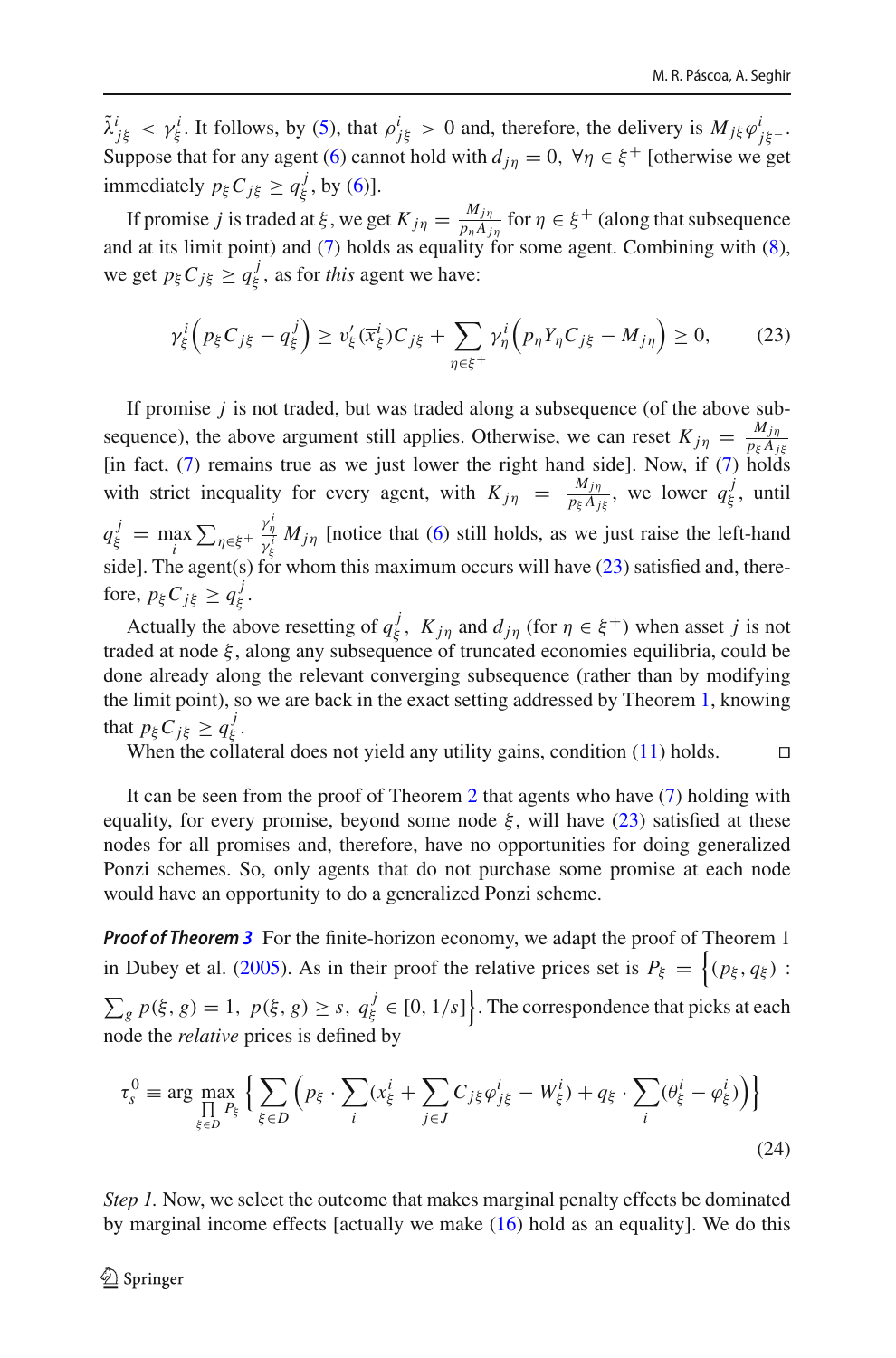by creating a correspondence that defines what the inverse  $\iota_n$  of the *absolute* spot commodity prices sum  $S_n$  should be,

$$
\tau_{s\xi}^i = \arg\min_{(i_\eta)\in E} \Big[ \sum_{\eta\in\xi^+} \iota_\eta \max_{i,j} \max\{\lambda_{j\eta}^i, \gamma_\eta^i\} F_\eta^j - \sum_{\eta\in\xi^+} \min_{i,j} \min\{\lambda_{j\eta}^i, \gamma_\eta^i\} p_\eta Y_\eta C_\eta^j \Big]^2 \tag{25}
$$

where  $E = \{(u_{\eta})_{\eta \in \xi^+} : u_{\eta} \in [0, \chi_{\xi}]\}$  and  $\chi_{\xi} =$  $\max_{j} \sum_{\eta \in \xi^+} \min_{i} \min\{\lambda^i_{j\eta}, \gamma^i_{\eta}\} p_{\eta} Y_{\eta} C_{j\xi}$  $\lim_{j} \sum_{\eta \in \xi^+} \max_i \max\{\lambda^i_{j\eta}, \gamma^i_{\eta}\} F^j_{\eta}$ .

*Step 2.* We accommodate nominal promises in the real promises framework using the function  $(\iota_{\xi}, F_{\xi}^{j}) \longmapsto A_{\xi g}^{j} = \iota_{\xi} F_{\xi}^{j}.$ 

The correspondence that picks the repayment rates is defined as

$$
K_s \equiv \operatorname{argmin} \left\{ \sum_{\eta \in \xi^+} \left( (\sum_i \theta_{\xi}^i)(1 - K_{s\eta}^j) p_\eta A_{j\eta} - \sum_i \psi_{j\eta}^i \right)^2 : K_{s\eta}^j \in [0, 1], \ \forall \eta \in \xi^+ \right\}
$$
(26)

*Step 3.* Consumers have the standard constrained demand correspondence  $\tau_s^h$  $\argmax_{Z_{\xi}} \left\{ \Pi^{i}(Z) : (1), (2) \text{ and } (3) \text{ hold at}(p, q, K), \text{ given } A, \text{ for } Z = (x, \theta, \varphi, \psi) \right\}$  $\argmax_{Z_{\xi}} \left\{ \Pi^{i}(Z) : (1), (2) \text{ and } (3) \text{ hold at}(p, q, K), \text{ given } A, \text{ for } Z = (x, \theta, \varphi, \psi) \right\}$  $\argmax_{Z_{\xi}} \left\{ \Pi^{i}(Z) : (1), (2) \text{ and } (3) \text{ hold at}(p, q, K), \text{ given } A, \text{ for } Z = (x, \theta, \varphi, \psi) \right\}$  $\argmax_{Z_{\xi}} \left\{ \Pi^{i}(Z) : (1), (2) \text{ and } (3) \text{ hold at}(p, q, K), \text{ given } A, \text{ for } Z = (x, \theta, \varphi, \psi) \right\}$  $\argmax_{Z_{\xi}} \left\{ \Pi^{i}(Z) : (1), (2) \text{ and } (3) \text{ hold at}(p, q, K), \text{ given } A, \text{ for } Z = (x, \theta, \varphi, \psi) \right\}$  $\argmax_{Z_{\xi}} \left\{ \Pi^{i}(Z) : (1), (2) \text{ and } (3) \text{ hold at}(p, q, K), \text{ given } A, \text{ for } Z = (x, \theta, \varphi, \psi) \right\}$  $\argmax_{Z_{\xi}} \left\{ \Pi^{i}(Z) : (1), (2) \text{ and } (3) \text{ hold at}(p, q, K), \text{ given } A, \text{ for } Z = (x, \theta, \varphi, \psi) \right\}$ such that  $x_{\xi} \leq W_{\xi}(1+\epsilon), \quad \varphi_{j\xi}^{i} \leq \frac{W(1+\epsilon)}{\max_{g} C_{g\xi}^{j}} \equiv L_{\xi}^{j}, \quad \theta_{j\xi}^{i} \leq (\#I)L_{\xi}^{j}, \quad \psi_{j\xi}^{i} \leq$  $(\max_{g} A_{g\xi}^{j}) L_{\xi}^{j}, \text{ for some } \epsilon \text{ relatively small}$ . *g*

*Step 4.* Lagrange multipliers are constructed through correspondence  $\mathbf{L} = \prod_{(i,\xi)}$ *ILi* ξ where  $\mathbf{L}_{\xi}^{i} = \operatorname{argmin}_{(\gamma_{\xi}^{i}, \rho_{j\xi})}$  $\left\{ L^i_\xi \left( Z^i_\xi, Z^i_{\xi^-}, p_\xi, q_\xi, K_\xi, \gamma^i_\xi, \rho_\xi \right) : \gamma^i_\xi, \rho_{j\xi} \leq \overline{\gamma^i_\xi} \right\}.$ *Final step.* For each  $s > 0$ , a fixed point of  $\tau_s^0 \times K_s \times \tau_s^t \times A \times I \times (\prod_i \tau^h)$  exists, as  $\tau_{s\xi}^t$ *h* is nonempty valued (take  $\iota_{\eta} = \iota$ ,  $\forall \eta \in \xi^+$ , with  $\iota \leq$  $\min_{j \in J^*} \sum_{\eta \in \xi^+} \min_i \min\{\lambda^i_{j\eta}, \gamma^i_{\eta}\} p_{\eta} Y_{\eta} C_{j\xi}$  $\left(\frac{\max\limits_{j\in J^*}\sum_{\eta\in \xi^+}\max\limits_{i}\max\{\lambda^i_{j\eta},\gamma^i_{\eta}\}F_{\eta}^j\}}{\max\limits_{j\in J^*}\right)$ 

and upper hemicontinuous.

As in the proof of Theorem 1 in Dubey et al[.](#page-23-0) [\(2005\)](#page-23-0), when *s* −→ 0, aggregate excess demand goes to zero,  $p(\eta, g)$  does not go to zero and  $q_{\xi}$  stays bounded. Moreover,  $\iota_n$ stays both bounded from above and bounded away from zero. Passing to subsequences, we obtain a limit point which is an equilibrium for the finite-horizon economy and satisfying condition [\(13\)](#page-11-0), for any  $(\eta, j) \in D \times J^*$ , since at  $S_\eta = \lim_{\eta \to 0} \iota_{\eta}^{-1}$  we have [\(16\)](#page-14-4) satisfied.

# **References**

<span id="page-22-1"></span><span id="page-22-0"></span>Araujo, A., Páscoa, M.R.: Bankruptcy in a model of unsecured claims. Econ. Theory **20**, 455–481 (2002) Araujo, A., Páscoa, M.R., Torres-Martínez, J.P.: Collateral avoids Ponzi schemes in incomplete markets. Econometrica **70**, 1613–1638 (2002)